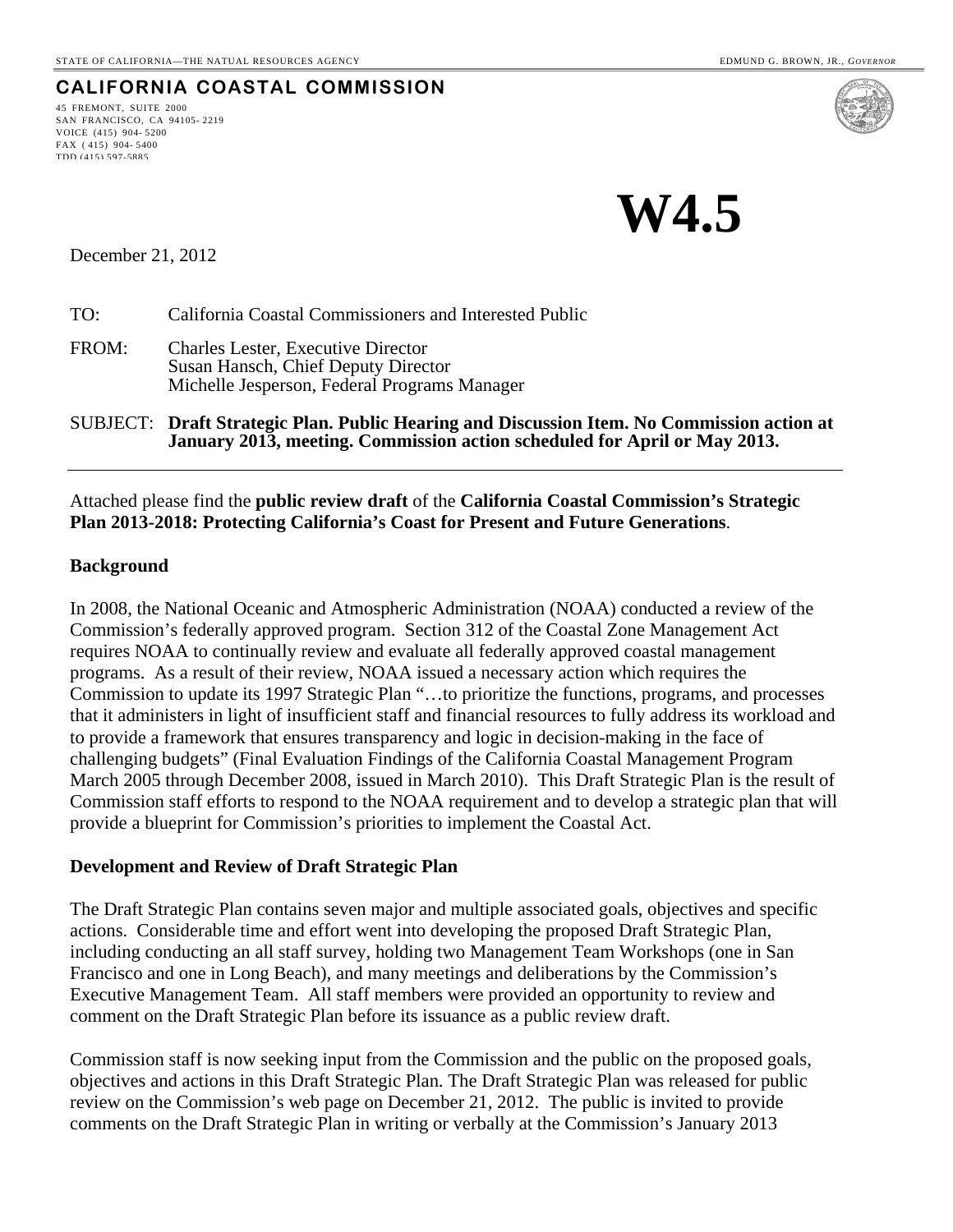Draft Strategic Plan Staff Report Page 2

meeting. The public comment period for written comments will remain open for 45 days through February 4, 2013.

#### **Written comments need to be received by February 4, 2013 and should be mailed to**

**California Coastal Commission Executive Division 45 Fremont Street, Suite 2000, San Francisco, CA 94105** 

**or sent by e-mail to** [StrategicPlanComments@coastal.ca.gov.](mailto:StrategicPlanComments@coastal.ca.gov)

After the January 2013 Commission public hearing and close of the written public comment period on February 4, 2013, Commission staff will incorporate feedback from the Commission members and the public into a proposed Final Strategic Plan. The Final Strategic Plan will be brought back to the Commission for a second public hearing and final review and Commission action. This will likely occur at the April or May 2013 Commission meeting. The Final Strategic Plan is due to NOAA by June 30, 2013.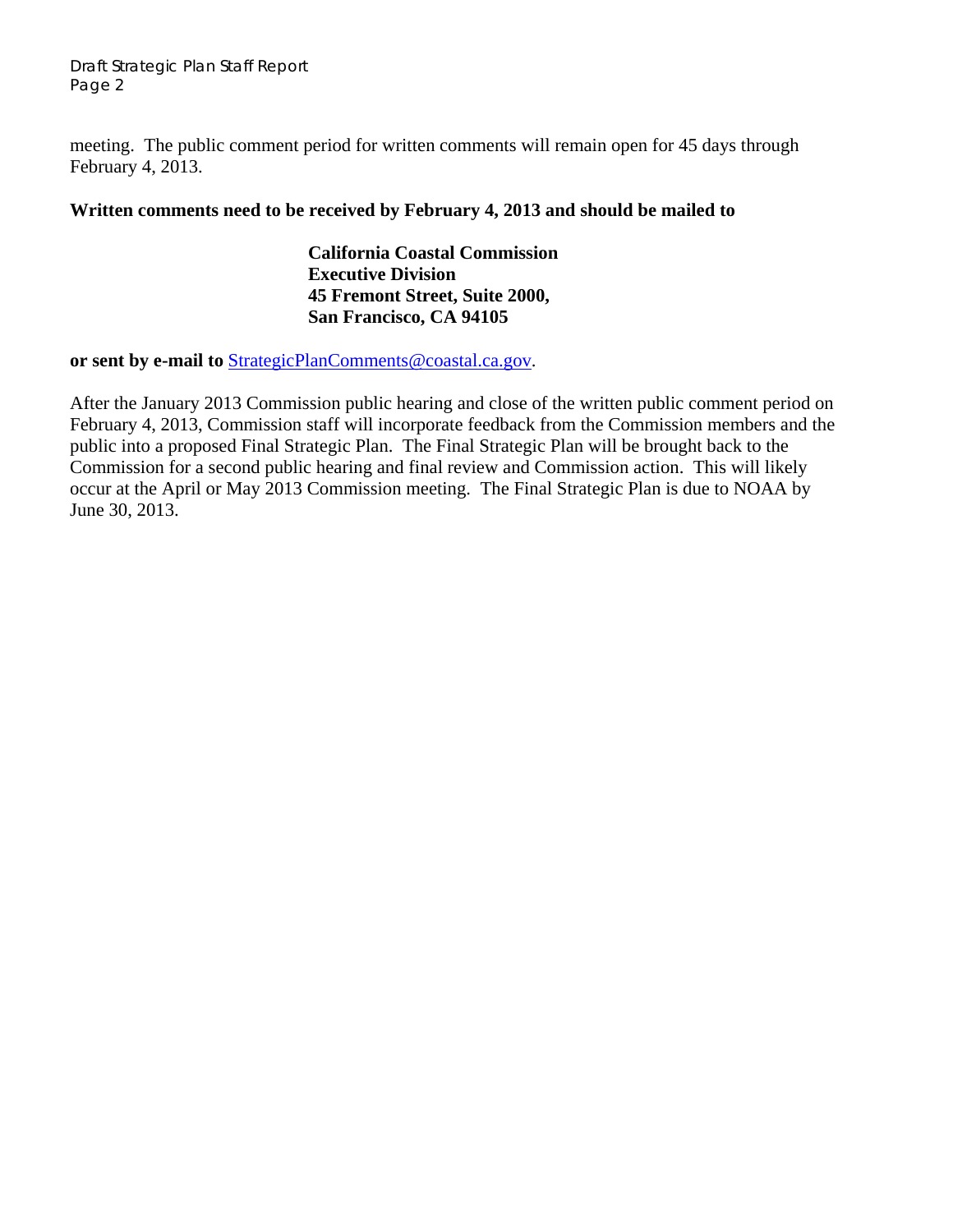# **CALIFORNIA COASTAL COMMISSION STRATEGIC PLAN 2013‐2018**

# **PROTECTING CALIFORNIA'S COAST FOR PRESENT AND FUTURE GENERATIONS**

**PUBLIC REVIEW DRAFT 12/21/2012**

**WRITTEN COMMENTS MUST BE RECEIVED BY FEBRUARY 4, 2013 AND CAN BE MAILED TO:**

**CALIFORNIA COASTAL COMMISSION EXECUTIVE DIVISION 45 FREMONT STREET, SUITE 2000 SAN FRANCISCO, CA 94105**

**SEND VIA EMAIL TO:**

**[STRATEGICPLANCOMMENTS@COASTAL.CA.GOV](mailto:StrategicPlanComments@coastal.ca.gov)**

**COMMENTS CAN ALSO BE PROVIDED ORALLY AT THE FIRST PUBLIC HEARING: THE FIRST PUBLIC HEARING WILL TAKE PLACE ON JANUARY 9, 2013 AT THE COASTAL COMMISSION'S JANUARY MEETING IN PISMO BEACH, CA. FINAL REVIEW AND COMMISSION ACTION WILL TAKE PLACE AT A SUBSEQUENT HEARING IN APRIL OR MAY 2013.**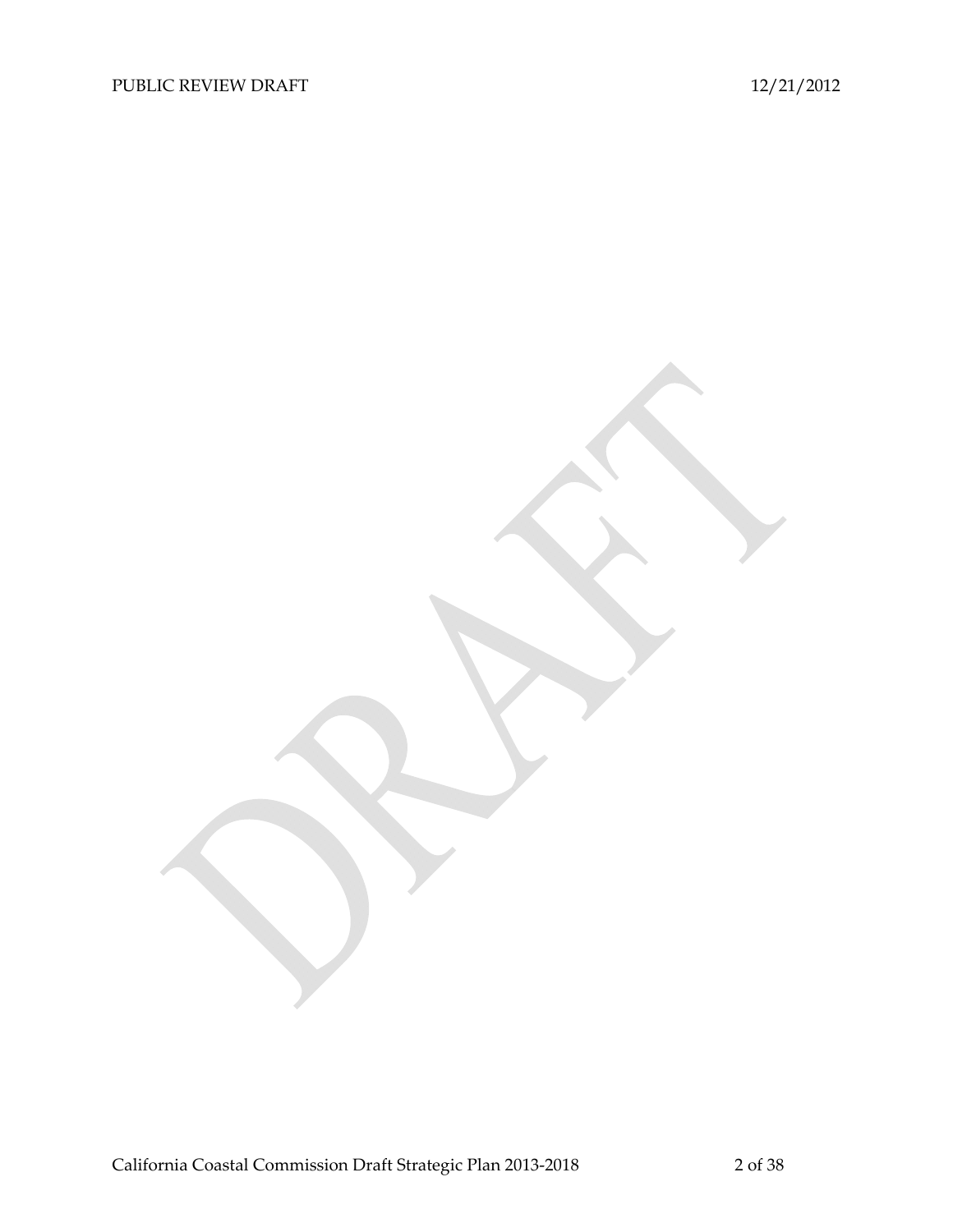## **Table of Contents**

|  |  | Page |
|--|--|------|
|  |  |      |

| I.   | Introduction                                                                               | 5        |
|------|--------------------------------------------------------------------------------------------|----------|
| П.   | <b>Agency Background and Legal Mandates</b>                                                | 7        |
| III. | <b>Vision, Mission and Core Values</b>                                                     | 9        |
| IV.  | <b>Strategic Goals, Objectives and Actions</b>                                             |          |
|      | a. Policy Goals, Objectives and Actions<br>b. Organizational Goals, Objectives and Actions | 12<br>25 |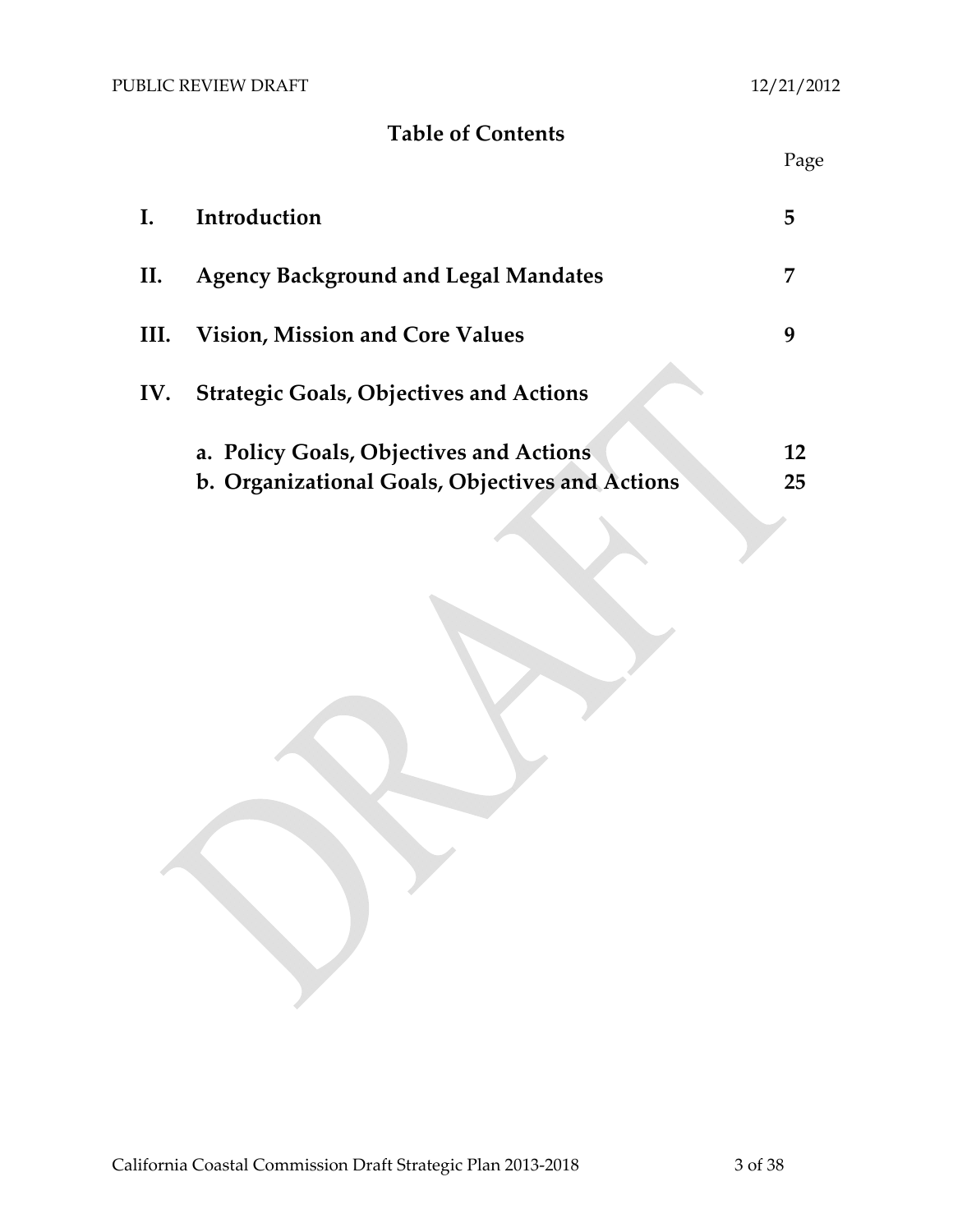### **Commonly Used Acronyms and Agency Names**

### Terms:

LCP – Local Coastal Program CDP – Coastal Development Permit ESHA – environmentally sensitive habitat areas CCT – California Coastal Trail FLAN – Final Local Action Notice ADCs – Areas of Deferred Certification SLR – Sea Level Rise

### Agency Names:

CCC/Commission – California Coastal Commission

BCDC – San Francisco Bay Conservation and Development Commission

Conservancy – State Coastal Conservancy

Caltrans – California Department of Transportation

CDFG – California Department of Fish and Game

NOAA – National Oceanic and Atmospheric Administration

NMFS – National Marine Fisheries Service

OPC – Ocean Protection Council

OSPR – Office of Oil Spill Prevention and Response

State Parks – California Department of Parks and Recreation

SWRCB – State Water Resources Control Board

USFWS – United States Fish and Wildlife Service

USGS – United States Geological Survey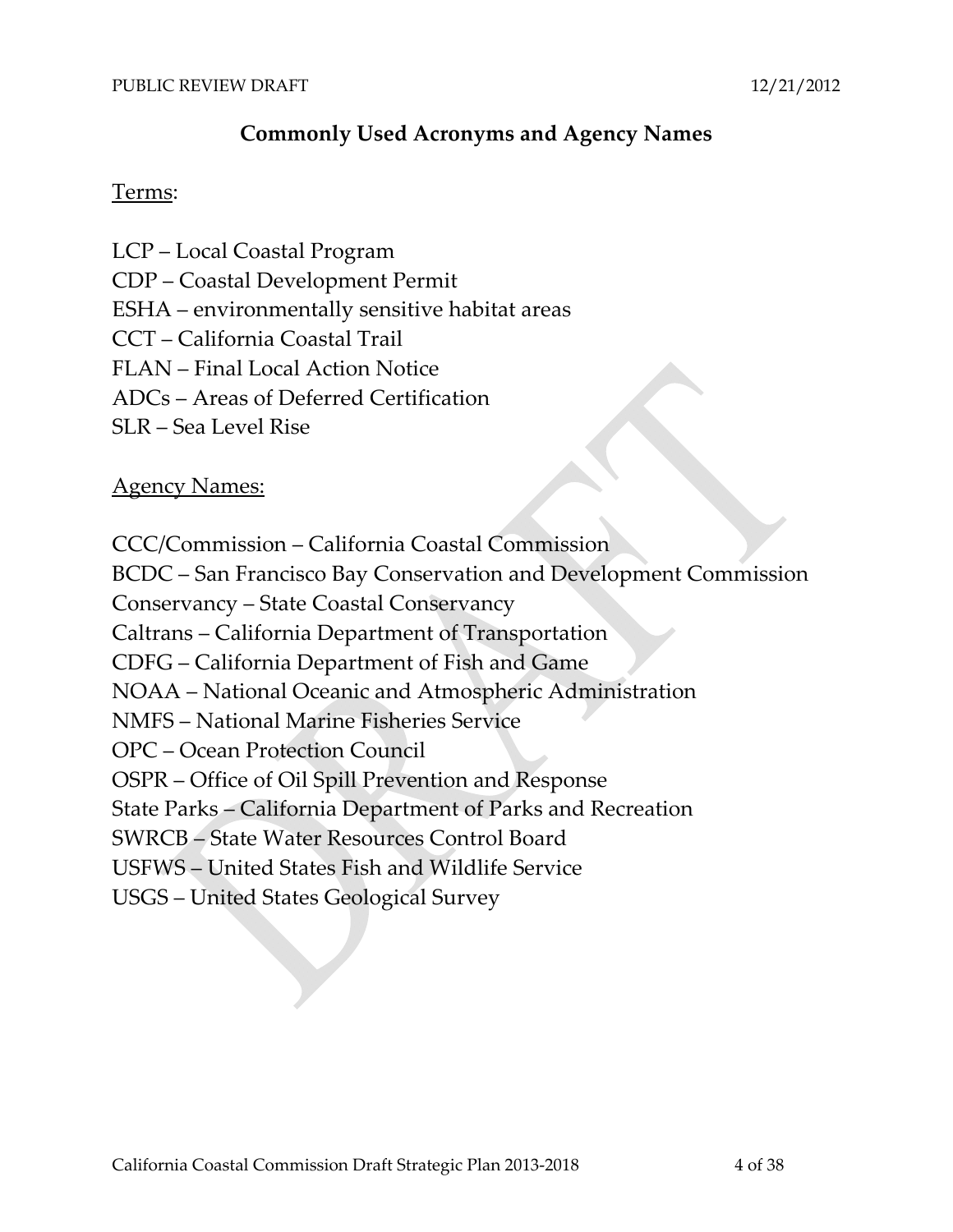#### **I. INTRODUCTION**

Since its creation forty years ago, the California Coastal Commission has become nationally and internationally recognized as a leader in coastal resource protection and management. The passage of Proposition 20 in 1972 and the California Coastal Act in 1976 enabled the Commission to protect thousands of public coastal accessways and recreational visitor‐serving resources from Oregon to Mexico. Scenic rural and agricultural areas like the Gaviota coast, Big Sur, the Santa Cruz‐San Mateo County coastline, and Mendocino County are largely unchanged even while new development has continued apace in already urbanized coastal areas. Critical open space and resource areas that provide public access near dense urban areas have been protected, such as in the Santa Monica Mountains, along Bolsa Chica, the Newport Coast, and the lagoons in San Diego County. Much of the rich ecological diversity of California's coastal habitats, wetlands and sensitive coastal and marine waters has been protected and restored. Public support for the program is strong, and 85% of the geographic area of the coast is governed by local government coastal programs in partnership with the Commission. Since 1976 the Commission and local governments have approved more than 165,000 permits for new development in the coastal zone and experts estimate that the coast and ocean economy contributes more than 40 billion dollars to the state each year.

The Commission also faces many challenges that must be addressed directly and strategically if its success in protecting California's coastal resources is to endure. These challenges include continued population growth and development pressure, growing demand for public access and recreation, and global climate change. In addition, many organizational challenges must be addressed to effectively implement the Coastal Act. These include chronically flat or declining budgets, inadequate staffing levels, increasing retirements of senior staff resulting in loss of institutional knowledge, insufficient resources for new information technologies, and a limited capacity to work with local governments to maintain and update increasingly out‐of‐date Local Coastal Programs (LCPs).

While the challenges are many, the commitment of the Commission to its mission – to protect California's coast – is strong. The Commission's institutional framework operates efficiently and its actions are guided by strong core values such as commitment to public service, stewardship, science, and the rule of law. The agency's mission and core values inspire this Draft Strategic Plan. It identifies seven priority goals with potential associated objectives and actions for guiding strategic implementation of the California Coastal Act over the next five years (2013-2018). Three goals focus on core Commission policy concerns: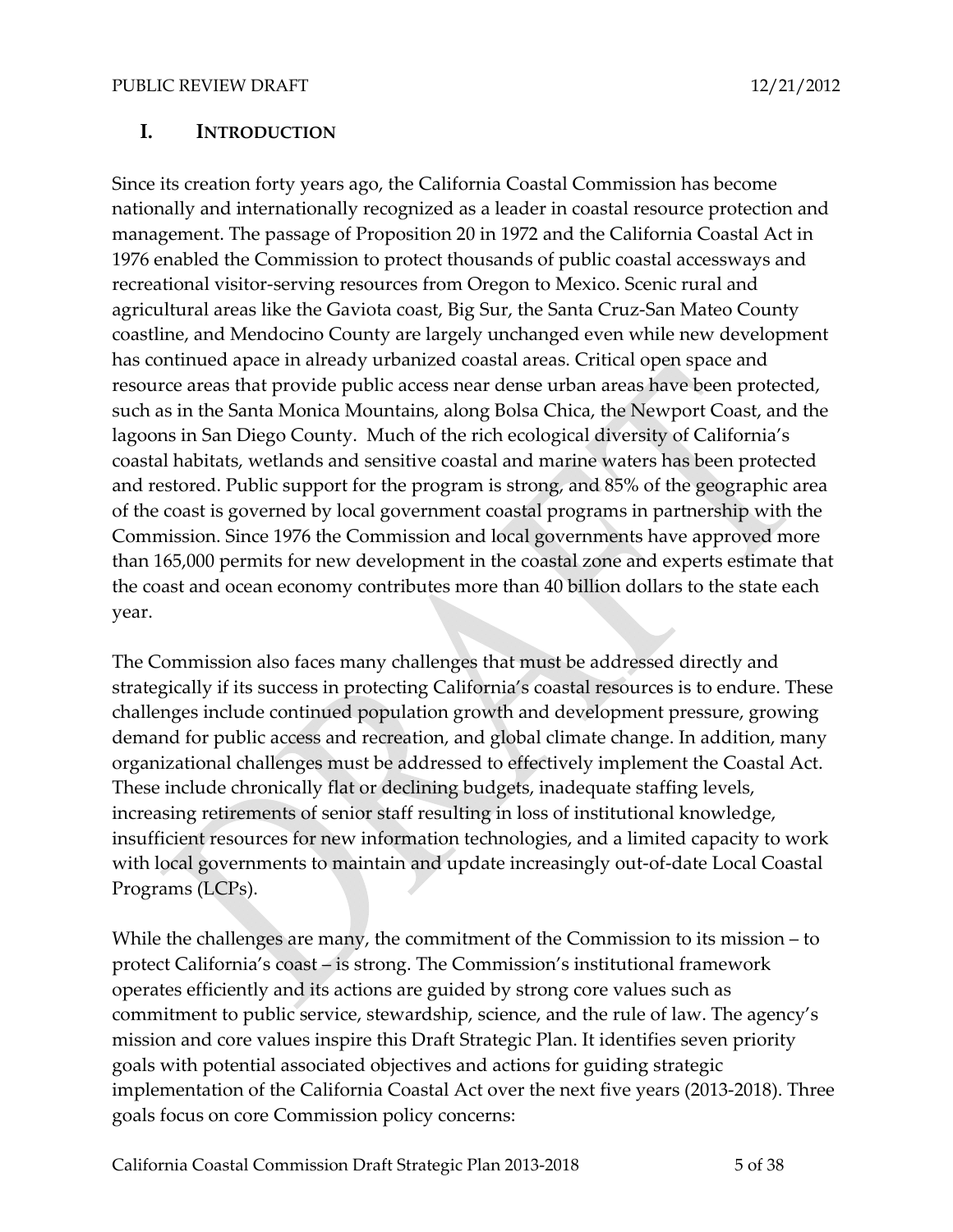- *Maximize Public Access and Recreation*
- *Protect Coastal Resources*
- *Address Climate Change through Local Coastal Program Planning, Coastal Permitting, Inter‐Agency Collaboration, and Public Education*

Four other goals focus on critical organizational needs to improve how the agency works and to build the capacity of the agency for the future. These are:

- *Strengthen the LCP Program*
- *Improve the Regulatory Process, Compliance, and Enforcement*
- *Enhance Information Management and E‐Government*
- *Build Agency Capacity*

Together these seven goals frame out 35 objectives with 155 potential specific actions. All of the objectives and actions identified are considered important, but not all of them can be priorities; thus the Commission will not be able to successfully implement all of them without additional agency funding and staffing. Based on Commission and public comment, and further evaluation, the Final Strategic Plan will identify the highest priority objectives and actions, and those that must await additional resources or be implemented at a later date.

The Commission will continue to allocate most of its resources to its core statutory work, including reviewing LCPs and amendments, monitoring local coastal program implementation, making determinations on federal consistency matters, and regulating coastal development. Nonetheless, the Commission is committed to focusing on policy priorities as identified in this plan, and on strategically allocating available staff resources and funding to the identified actions to improve the overall functioning of the organization, which will ultimately benefit the core mission.

Finally, the identification of strategic resource protection objectives and actions does not mean that any policies or programs not directly discussed in this draft Strategic Plan are unimportant, only that they are not the primary focus of directed strategic action over the next five years. The Commission's vision for the coast embodies all of the goals and policies of the Coastal Act, and it will continue to do its utmost to apply the entirety of the Act as necessary in any regulatory or planning matter before it. The Commission is deeply committed to sustaining and building on its forty‐year history of successful coastal protection and management in California.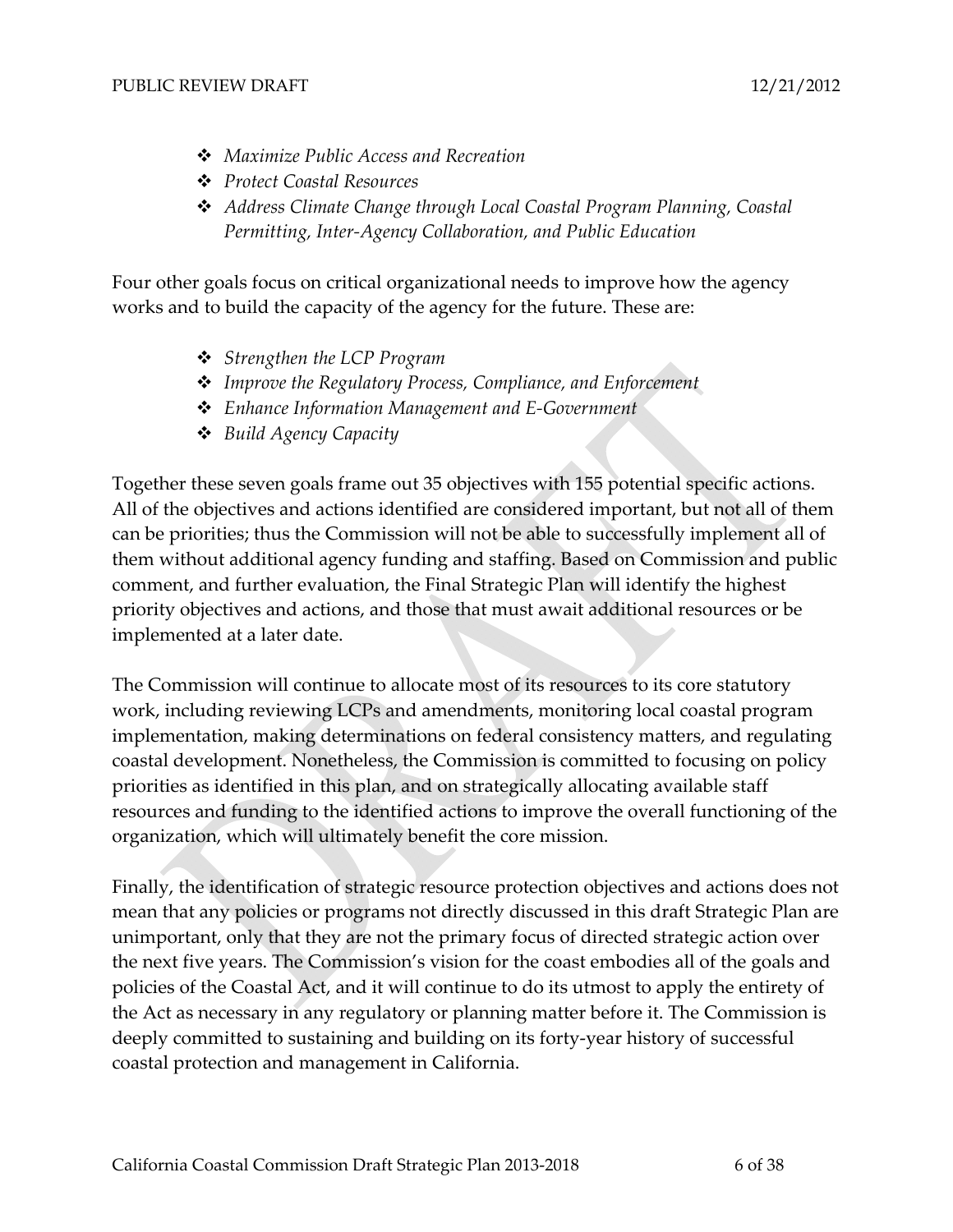#### **II. AGENCY BACKGROUND AND LEGAL MANDATES**

The California Coastal Commission is charged with implementing the California Coastal Act of 1976 ([http://www.coastal.ca.gov/coastact.pdf\)](http://www.coastal.ca.gov/coastact.pdf). The Coastal Act was enacted by the Legislature to carry out the original mandate of Proposition 20, which was passed by the citizens of California in 1972. Proposition 20 created the Coastal Zone Conservation Commission, which both performed an interim regulatory function and created the Coastal Plan for consideration by the Legislature in the drafting of the Coastal Act. See [http://www.coastal.ca.gov/legal/proposition](http://www.coastal.ca.gov/legal/proposition-20.pdf)‐20.pdf for more information on Proposition 20.

The Coastal Act establishes strong resource protection and coastal development policies for California's coastal zone, which extends 3 miles seaward to the outer extent of state jurisdiction, and which on land can be as narrow as several blocks in certain urban areas and up to 5 miles inland in rural areas (see <http://www.coastal.ca.gov/lcps.html> to view regional maps of the coastal zone). The Act's core development policies are found in Chapter 3 and include policies to protect and provide maximum public access to and along the shoreline, protect sensitive coastal resources, and provide for priority coastal dependent development and visitor‐serving land uses. The Act establishes an independent Commission within the Natural Resources Agency, with twelve Commissioners appointed (four each) by the Governor, the Senate Committee on Rules, and the Speaker of the Assembly. The Commission is supported by and receives recommendations from an independent professional civil service staff. The Executive Director is directly appointed by the Commission.

The Coastal Act is implemented through a permit requirement for new development, and required local planning and regulation, through which most development review authority is delegated to local government. All local governments in the coastal zone must prepare Local Coastal Programs (LCPs), which are Commission certified land use plans, zoning ordinances, and other implementing actions designed to implement the statewide policies of the Coastal Act. Once an LCP is certified, most permitting review and enforcement authority of the Commission is delegated to local governments, subject to appellate review by the Commission in certain circumstances. The Commission retains permitting and enforcement jurisdiction below the mean high tide line, on public trust lands, and in areas not governed by a certified LCP. Development in the coastal zone must be evaluated through a permit review process for consistency with the LCPs where they are in place, or the Coastal Act where the Commission may retain permitting jurisdiction.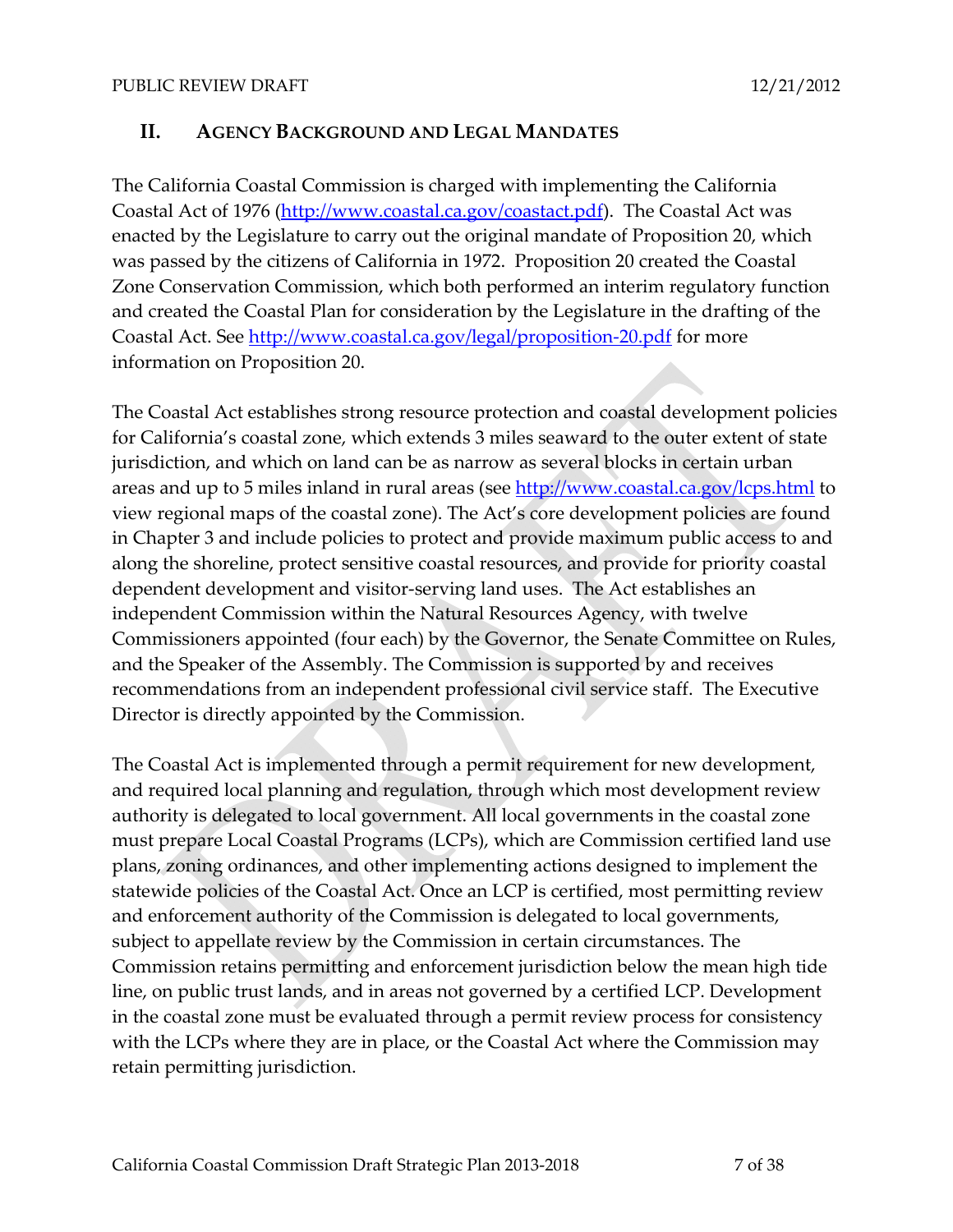Since 1976 the Commission has reviewed more than 125,000 coastal development permits (CDPs), including more than 1,300 appeals of local government permit approvals. As of 2012, 80% of local governments in the coastal zone have certified LCPs (includes jurisdictions with only a certified Land Use Plan), covering more than 85% of the geographic area of the coastal zone. Since 1981, more than 40,600 coastal development permits have been issued by local governments pursuant to their certified LCPs. The Commission also works with local governments to keep LCPs up to date and in recent years on average processes 60 LCP amendments a year.

The Coastal Commission's planning and regulatory program is also part of the federally‐approved California Coastal Management Program (CCMP) under the national Coastal Zone Management Act (CZMA). The CCMP also includes the planning and regulatory program of the San Francisco Bay Conservation and Development Commission (BCDC), and the State Coastal Conservancy's (Conservancy) program. As a certified federal program, the Commission receives significant funding from the federal government to support implementation of the Coastal Act. Under the CZMA, the Commission also has "federal consistency review authority," which enables the Commission to review federal and federally‐approved activities that may affect coastal resources for consistency with the California Coastal Act. The Commission uses the federal consistency authority to review many federal activities, including federally‐ licensed offshore oil development plans and projects, federal dredging activities, and various military activities that have potential impacts on coastal resources.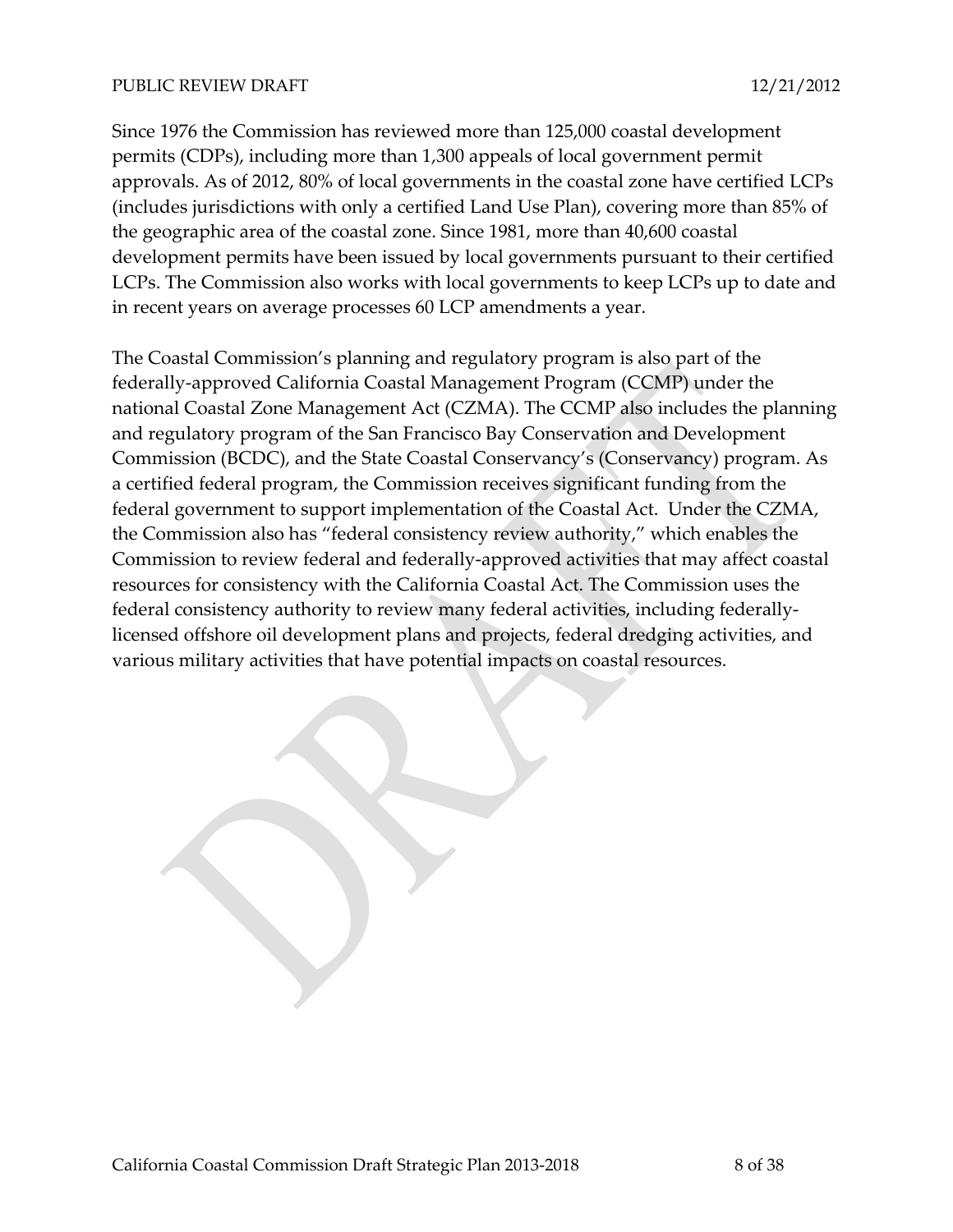### **III. VISION, MISSION & CORE VALUES**

#### **THE COASTAL ACT'S VISION FOR THE COAST**

The Coastal Act's vision for the coast inspires us in the pursuit of the agency's mission.

*Our Vision: The California coast is available for all to enjoy through thousands of public accessways to and along the shoreline, a completed California Coastal Trail, a well‐ supported network of parks and open spaces, and a wide range of visitor‐serving facilities, including lower‐cost campgrounds, hostels, and hotels. The rich ecological diversity of the coast and ocean, including beaches, rocky shorelines, wetlands, riparian areas, and sensitive terrestrial habitats, is protected and thriving. Scenic rural landscapes are maintained and coastal agriculture is flourishing. The California Coastal Commission works collaboratively with local governments, other agencies, and an engaged and knowledgeable public committed to coastal stewardship to support and manage environmentally‐sustainable development, including assuring priority for coastal‐ dependent and related uses of land and water, facilitating smart growth in existing urban areas, and promoting well‐adapted, resilient communities in the face of global climate change. The coast endures as a vital part of California's social and cultural fabric and the coastal and ocean economy is strong.*

#### **OUR MISSION: PROTECTING & ENHANCING CALIFORNIA'S COAST**

The Commission's mission is to protect and enhance California's coast for present and future generations. The coast is a public resource of enduring significance. It embodies natural and cultural resources, scenic beauty, public access, recreation and enjoyment, coastal dependent and related land uses, and vibrant and sustainable coastal communities and economies – all of which must be protected and enhanced.

#### **OUR MISSION: PROTECTING & ENHANCING CALIFORNIA'S COAST**

*The Commission is committed to protecting and enhancing California's coast and ocean for present and future generations. It does so through careful planning and regulation of environmentally‐sustainable development, strong public participation, education, and effective intergovernmental coordination.*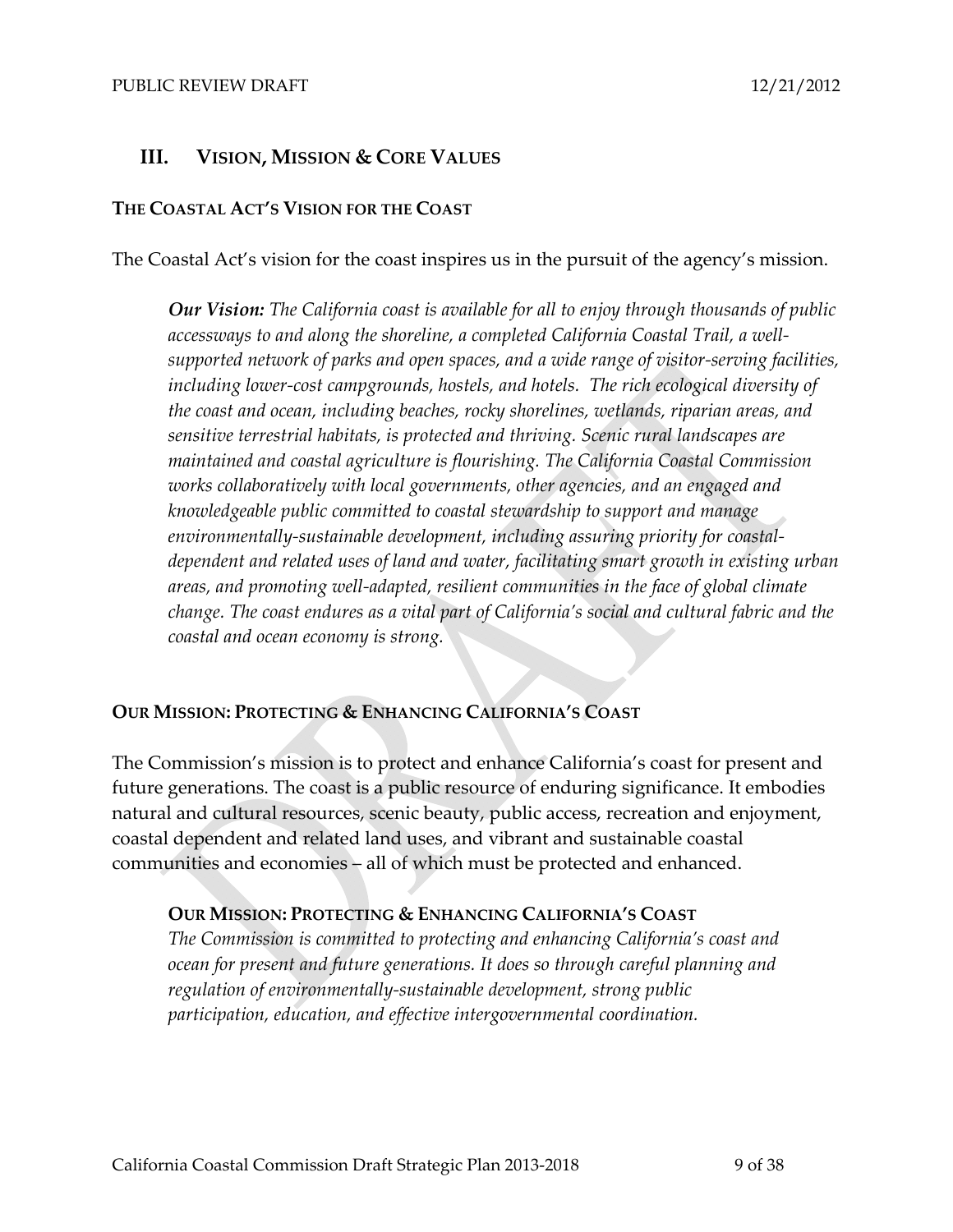#### **OUR CORE VALUES: GUIDING IMPLEMENTATION**

The core values of the Commission guide its implementation of the mission and shape the norms of behavior for the Commission, its staff, and an engaged public.

**Public Service**: The Commission is a public agency comprising appointed public officials, civil service staff and volunteers. The agency is charged with implementing the California Coastal Act to benefit all citizens of California. The Commission and staff strive to serve the public, respond to public inquiries, and provide effective customer service.

**Stewardship**: In partnership with local government and other state agencies, the Commission is charged with protecting California's coastal resources and providing for priority coastal land uses. Through LCP planning, implementation oversight, and coastal development permitting, the Commission assures that the Coastal Act resource protection policies are effectively implemented statewide. The Commission fully embraces the Legislative findings of the Coastal Act, and applies the precautionary principle in the face of scientific uncertainty to avoid irreparable harm to the environment. Through education and outreach, the Commission fosters public stewardship of coastal resources.

**Rule of Law**: The Commission follows and applies the law fairly and consistently in each matter before it. The Coastal Act, certified LCPs, and Commission regulations govern the Commission's decisions. The Commission abides by all applicable state and federal laws, administrative procedures, and Constitutional requirements.

**Science/Objectivity**: The Commission applies the scientific method and reasoned analysis in its daily work. The Commission identifies facts, uses the best available science, and produces objective evaluations. The Commission strives to be dispassionate in its analysis of impacts and consideration of alternatives.

**Maximum Public Participation**: The Coastal Act mandates the right of the people to understand and participate in the coastal program. The Commission welcomes public input into our daily work and we strive to provide complete and useful information about our program. The Commission believes its procedures for participation are fair to all participants.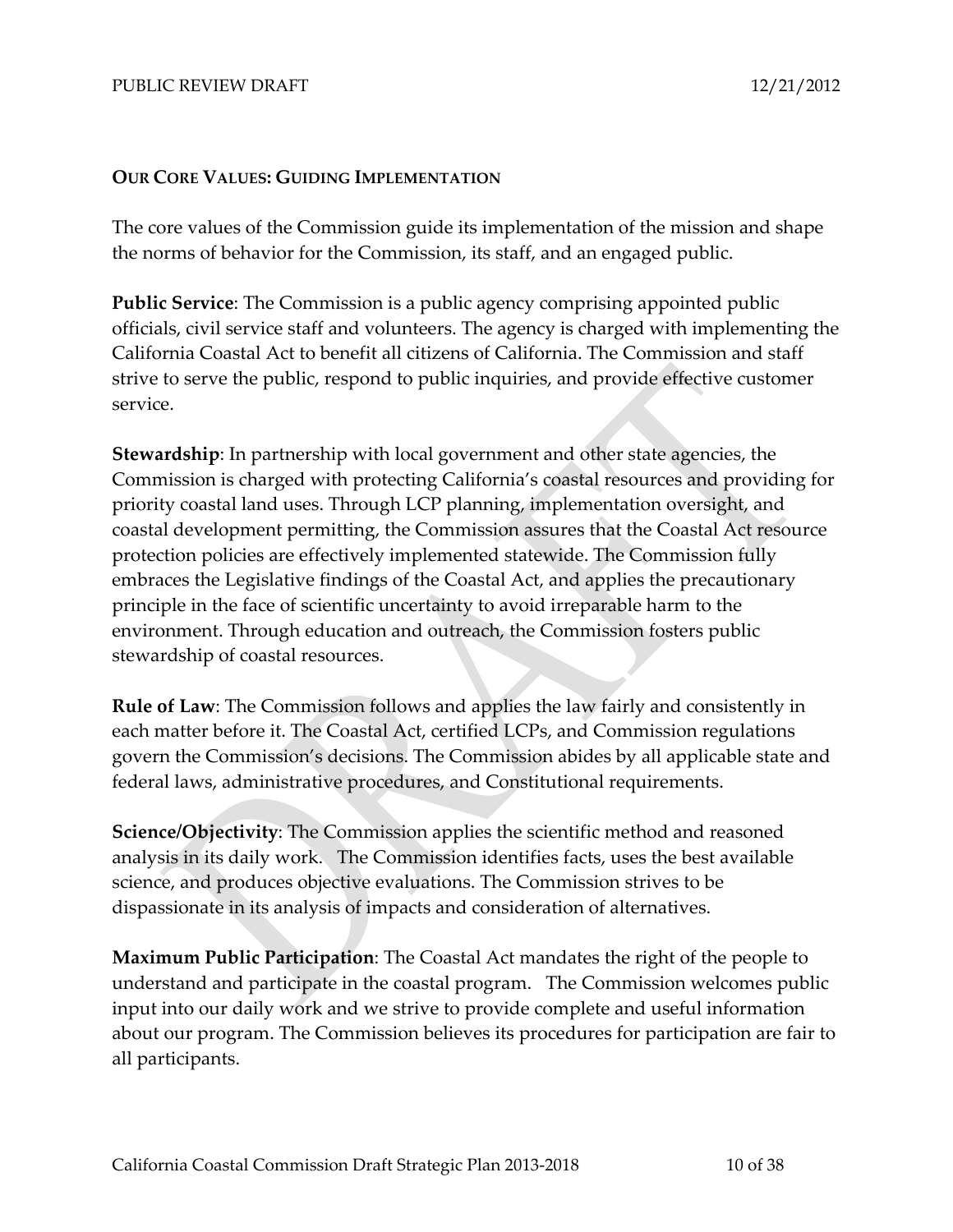**Excellence**: Commission staff members are professionals seeking to be effective and efficient. We treat each other with respect as professional colleagues, work hard, and strive for excellence in all of our work products, recognizing t responsibility to use public funds effectively and wisely.

**Teamwork**: The Commission embraces teamwork within the agency and with outside entities, recognizing that teamwork is essential to producing excellent work. The Commission strives to take full advantage of the diverse expertise and experience of our staff and other organizations. We support each other and acknowledge the critical role that each unit of the agency plays in achieving the Commission's mission.

**Integrity**: The Commission adheres to the highest ethical standards for interpersonal and civil service behavior. The Commission recognizes the humanity of all persons, and treats individuals with respect, fairness, and compassion. We are patient, honest and forthright with each other and the public.

**Problem‐Solving**: The Commission uses common sense and seeks practical solutions to the planning and regulatory challenges we face and listens carefully to find positive alternatives. We avoid rigid bureaucratic response and embrace the role that learning, discovery, and creativity play in the Commission's daily work.

**Balance**: The Commission seeks balance between our personal and professional lives. We recognize that a productive workplace requires healthy minds and bodies, and that the Commission's work suffers without sufficient personal and family time and relaxation. Commission staff members communicate openly with supervisors and managers about maintaining balance and identifying priorities. We embrace flexibility to support the need for professional and personal balance.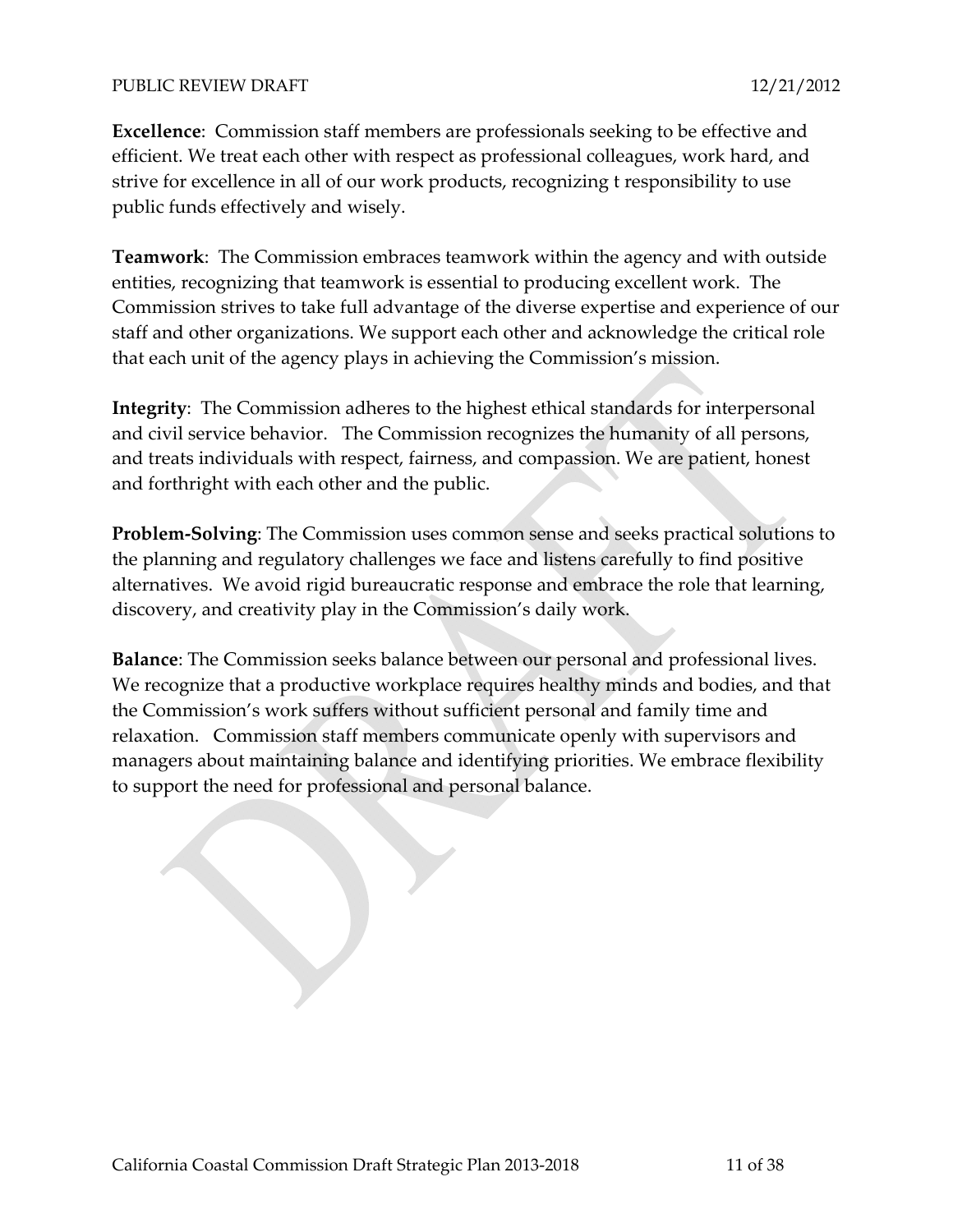### **IV. STRATEGIC GOALS, OBJECTIVES, & ACTIONS**

The Commission has identified seven strategic goals with associated objectives and actions for the next five years. While the Commission will seek to implement all of the policies of the Coastal Act as necessary in any given case before it, the three policy goals and the four organizational goals are identified as *strategic* priorities to strengthen and improve the Commission's achievement of its core mission of protecting the coast. Many of these objectives and actions are already underway and on‐going. This Draft Plan includes some actions that may take longer than five years and are only feasible if there are sufficient funds. Commission staff believes that it is important to capture these actions in the Draft, and the Final Strategic Plan will differentiate between five year actions and longer term actions.

### **A. POLICY GOALS, OBJECTIVES, AND ACTIONS**

The Coastal Act's resource management policies are captured in three fundamental goals:

- *Maximize Public Access and Recreation*
- *Protect Coastal Resources*
- *Address Climate Change through Local Coastal Program Planning, Coastal Permitting, Inter‐Agency Collaboration, and Public Education*

The goal "Maximize Public Access and Recreation" expresses the mandates of Coastal Act sections 30210‐30214 and 30220‐30224, 30234‐30234.5, 30240(b), 30250(c), 30251, 30252, and 30253(e). "Protect Coastal Resources" addresses sections 30222.5, 30230‐ 30236, 30240‐30244, 30250‐30255, and 30260‐30265.5. "Addressing Climate Change" will involve application of most if not all of the Coastal Act policies, but particularly those concerning hazards, the protection of public access and coastal resources, and providing for smart urban growth (e.g. concentrating development, minimizing energy use and vehicle miles traveled, and promoting public transportation, walking and bicycling). While distinct, the three goals are mutually supportive. Responding to climate change will help protect coastal resources (including natural resources); protecting coastal resources enhances effective climate change response; and both of these goals contribute to a vital public access and recreational experience and a thriving economy along the coast.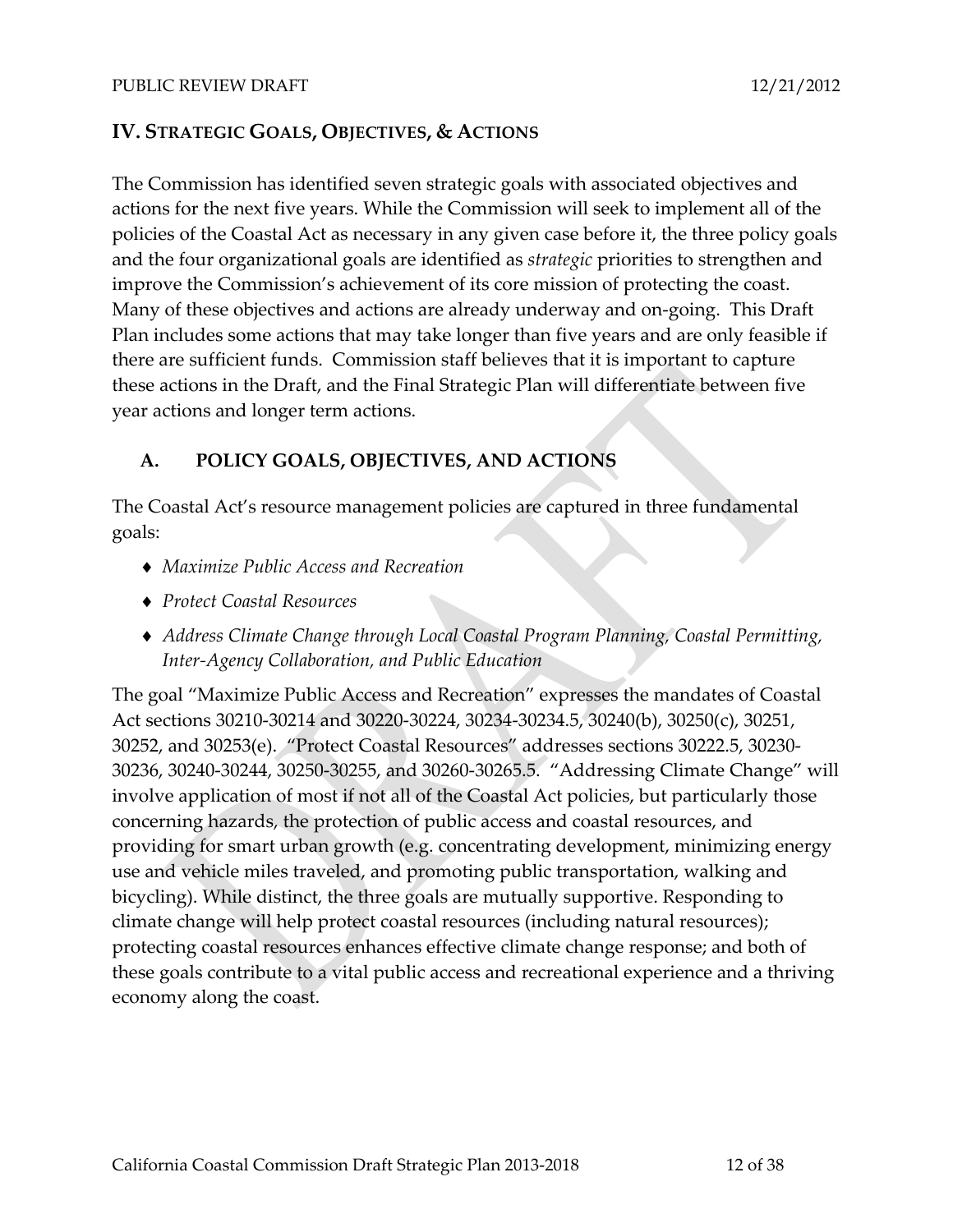### **GOAL 1: Maximize Public Access and Recreation**

The Commission historically focuses on three major aspects of the Coastal Act mandate to protect public access and recreation: (a) protecting existing public access to and along the shoreline, (b) maximizing new public access opportunities including mitigating new development impacts to public access, and (c) protecting and providing visitor-serving commercial and recreational land uses, particularly lower‐cost recreational opportunities like affordable overnight accommodations.

Commission success in all three of these areas include securing more than 2,000 public access easements statewide, protecting innumerable existing access resources, and providing lower‐cost recreational opportunities, such as securing millions of in‐lieu fee dollars to support new lower‐cost visitor‐serving uses.

Nonetheless public access and recreation on the coast is under continual and increasing pressure. California's population continues to grow and demand for coastal recreation and tourism opportunities increase. At the same time, public access continues to be threatened by private development, illegal encroachments or blockages, beach curfews and other restrictions on local beach access, and lack of adequate public parking or other restrictions, such as preferential residential parking programs, particularly in highly urbanized areas. These threats are magnified when coupled with fiscal pressures at the state and local level that both limit the ability to open and maintain new accessways and lead to closures or reductions of existing public access.

The draft Strategic Plan focuses on four primary areas for achieving the goal of maximizing public access and recreation. First, there is a need to better understand, inventory, and assess current public access resources, including the state of vertical access to the coast and existing public parking resources or restrictions that support or inhibit public access. The Commission plays a central role in its own permitting and in working with local governments in their permitting processes to ensure that public access is maintained consistent with principles and methodologies, responsive to the local context, and applied statewide. Objective 1.1 is intended to strengthen the Commission's informational and analytic resources in this area.

Second, the Commission is increasingly confronted with projects that have unavoidable impacts to access and recreation that must be mitigated. In particular, the Commission grapples with shoreline armoring projects that result in adverse impacts to beach recreational areas. There is a need for improved mitigation strategies, including methodologies to measure beach impacts. This need will be even greater with accelerated coastal erosion due to sea level rise (see Goal 3 also). The Commission must

California Coastal Commission Draft Strategic Plan 2013-2018 13 of 38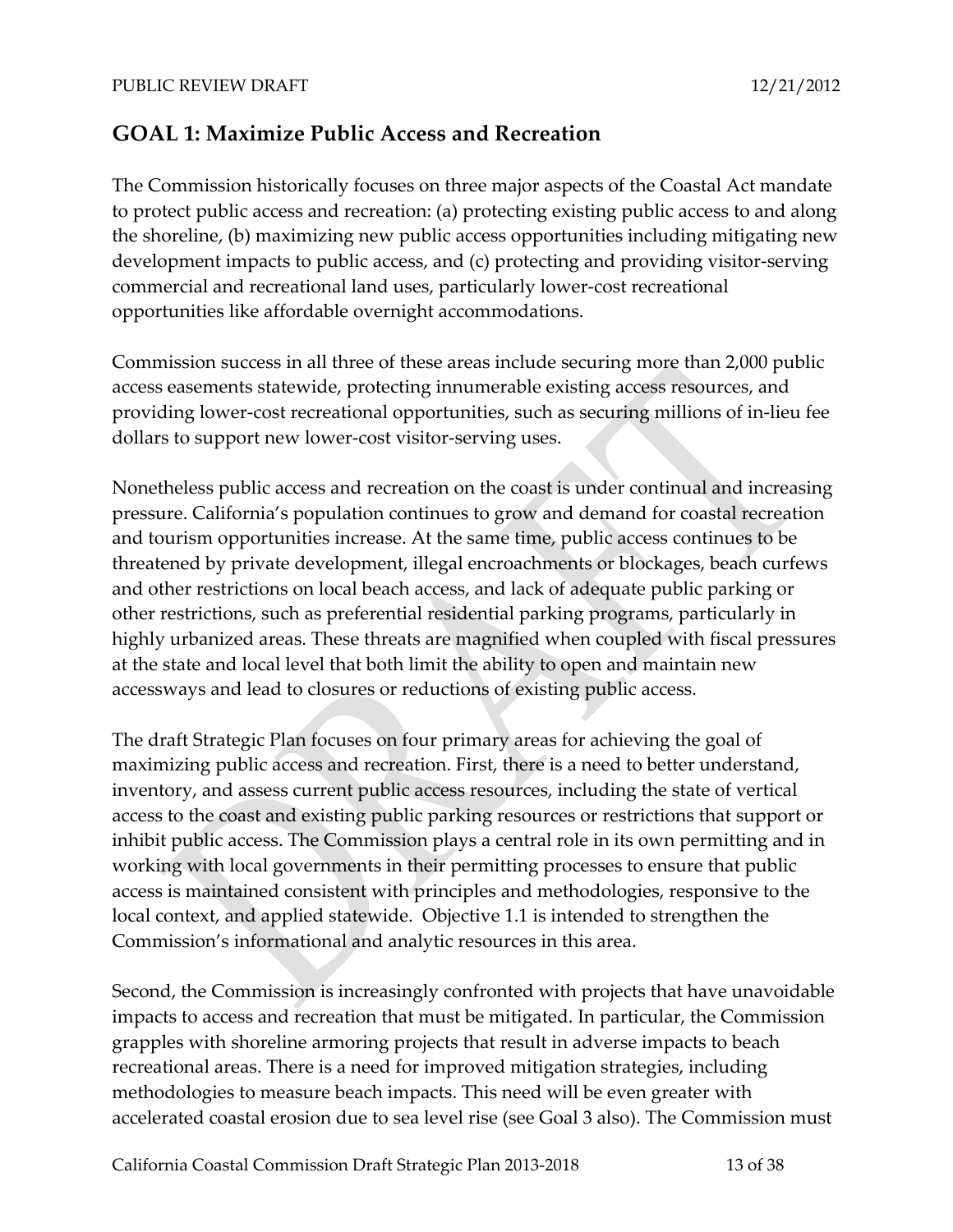also continue to improve its implementation of previous mitigation requirements, including use of in‐lieu fees for access, recreation, and overnight visitor‐serving amenities, so that the impacts of previously‐approved projects will be offset. Objective 1.2 frames multiple actions to improve the Commission's implementation of impact mitigation strategies.

Third, while the Commission has done a good job over the years providing public information about the state's public access resources, through the statewide Coastal Access Guide, the more recent Regional Guides, and on its website, improving the delivery of this information in digital form, through updated website information and social media would benefit public access. There is also a need to increase outreach out to all Californians, particularly those in inland communities and in areas where the coast is less accessible, so that all Californians, not just those who live along the coast, have the ability to access the wide array of coastal resources in the state. Objective 1.3 frames six actions to address these needs.

Finally, over the last decade the Commission has been directly involved with the Coastal Conservancy, Coastwalk California, and other stakeholders in the planning, designation, permitting, and implementation of the California Coastal Trail (CCT). There is an increasing need to focus on completion of the CCT as more of it is planned and designated. Community‐level planning exercises are underway, and projects on or around Highway 1 continue to raise CCT issues. It is important, therefore, that the Commission focus its support of the CCT and its implementation through LCP planning and on‐going permit reviews where applicable. Objective 1.4 provides for this work.

### **Objective 1.1 – Enhance Public Access through Updated Beach Access Assessment and Constraints Analysis**

- 1.1.1 Document and assess existing public access facilities including vertical and lateral public accessways, parking constraints and fees, beach curfews, hours of operation, physical impediments, encroachments, and other unpermitted development that may be blocking or limiting public access.
- 1.1.2 Coordinate with local governments to develop guidelines regarding beach curfews, parking, hours of operation, and other access and management issues.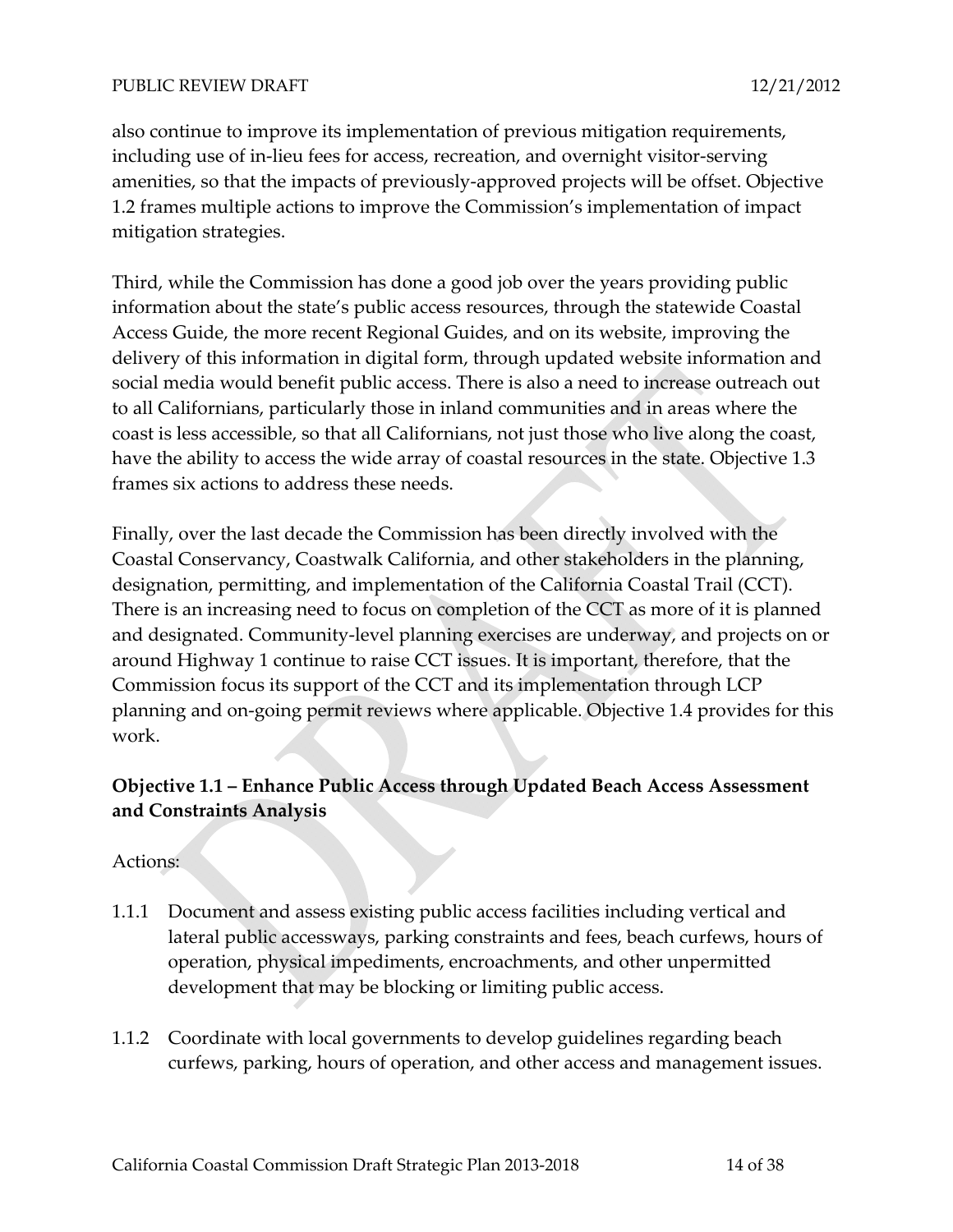- 1.1.3 Coordinate with State Department of Parks and Recreation on statewide shoreline access and parking management issues at state parks.
- 1.1.4 Conduct an assessment of existing and potential future public accessways, including unsecured Offers to Dedicate (OTD) vertical and lateral accessways, deed restrictions, etc.; ensure those accessways are secured in permanent protection; identify the steps and work with partners to open accessways for public use.
- 1.1.5 Evaluate lateral access for locations where access may be limited in the future due to sea level rise and begin planning for new verticals or other options to maintain maximum beach access (see also Action 3.2.1).

### **Objective 1.2 – Protect Public Access and Recreation by Implementing Improved Mitigation Strategies**

#### Actions:

- 1.2.1 Evaluate methodologies for valuing and mitigating impacts to beach and coastal recreation and ecology from shoreline armoring. Provide updated guidance to applicants and local governments on assessing and mitigating impacts to access and ecology from shoreline armoring.
- 1.2.2 Work with the State Coastal Conservancy, State Parks, and other state and local partners to use existing and potential future in‐lieu fees to identify, plan for, and provide new public access and recreational opportunities.
- 1.2.3 Pursue development of new lower-cost visitor-serving accommodations by working with partners to effectively allocate available and future mitigation monies.

### **Objective 1.3 – Improve Public Information about Public Access Opportunities and the California Coastal Trail (CCT) through Outreach and Education**

#### Actions:

1.3.1 Update the statewide Coastal Access Guide book to include information produced for the Commission's regional guide series and other new features that enhance the public's knowledge about coastal access and how to experience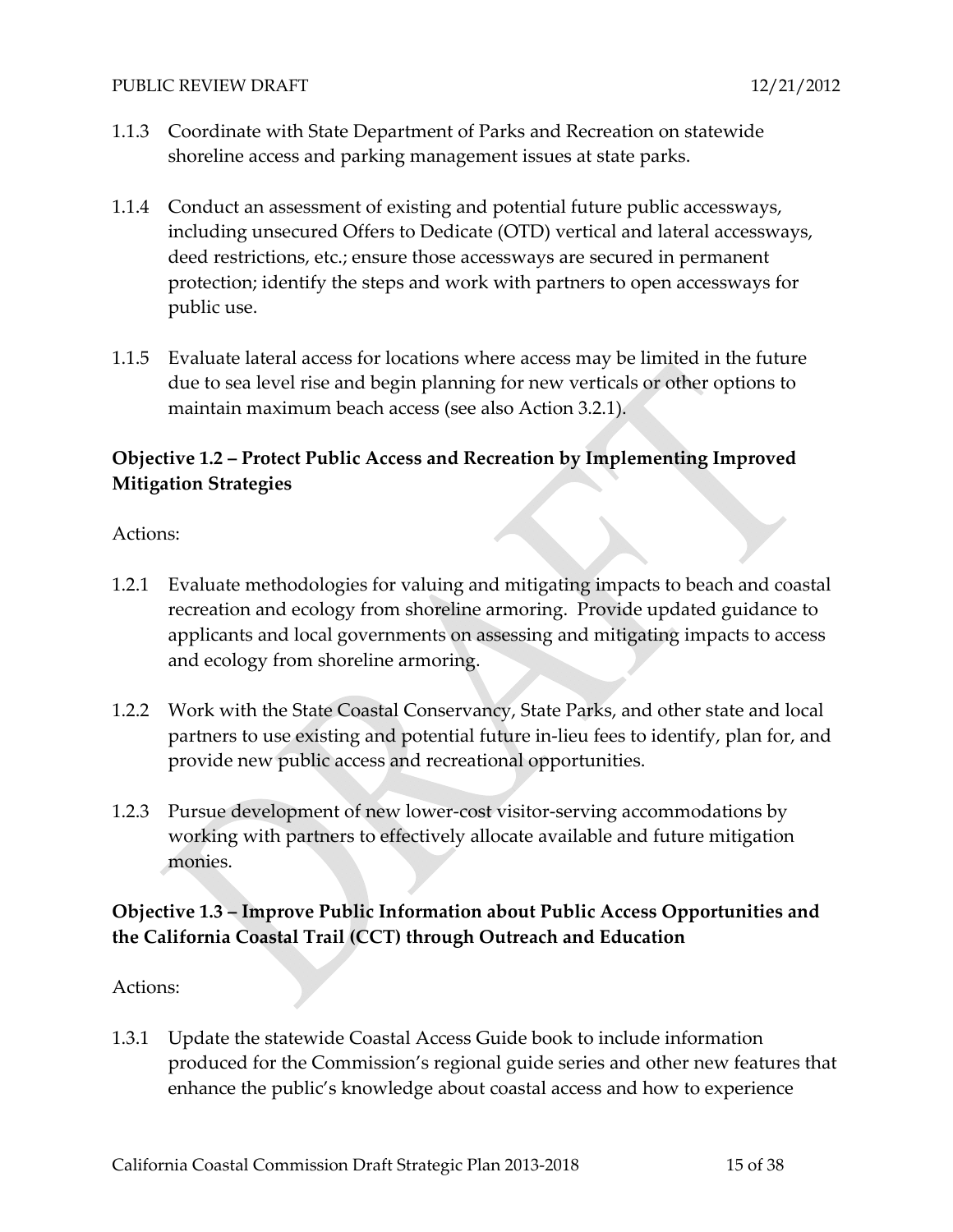coastal areas. Identify funding to support the provision of the Coastal Access Guide book in multiple languages.

- 1.3.2 Create county-level regional public access guide maps where feasible.
- 1.3.3 Develop a web-based and/or mobile web application that provides maps and descriptions of coastal access and recreation resources.
- 1.3.4 Evaluate and pursue opportunities to increase public access and recreation for inland communities and other areas of the state to which the coast is less accessible.
- 1.3.5 Integrate the Commission's existing database of secured public accessways into the new Coastal Data Management System (see Objective 6.1).
- 1.3.6 Develop recommended signage for new public accessways required by regulatory and enforcement decisions that recognizes the role of the Commission.

### **Objective 1.4 – Expand the California Coastal Trail through Planning and Implementation**

- 1.4.1 Evaluate the public access component of LCPs proposed for update to identify trail gaps, potential alignments, and policies and programs to establish and enhance CCT segments.
- 1.4.2 Coordinate with partners including the Conservancy, State Parks, and local governments to plan for and implement new CCT segments through an updated joint coastal access program.
- 1.4.3 Improve coordination with Caltrans, State Parks and the Conservancy to assure effective CCT implementation through transportation project planning and development.
- 1.4.4 Identify locations of the CCT that might be at risk from rising sea and begin planning for trail relocations or other alternatives to insure continued functionality of the CCT (see also Action 3.2.1).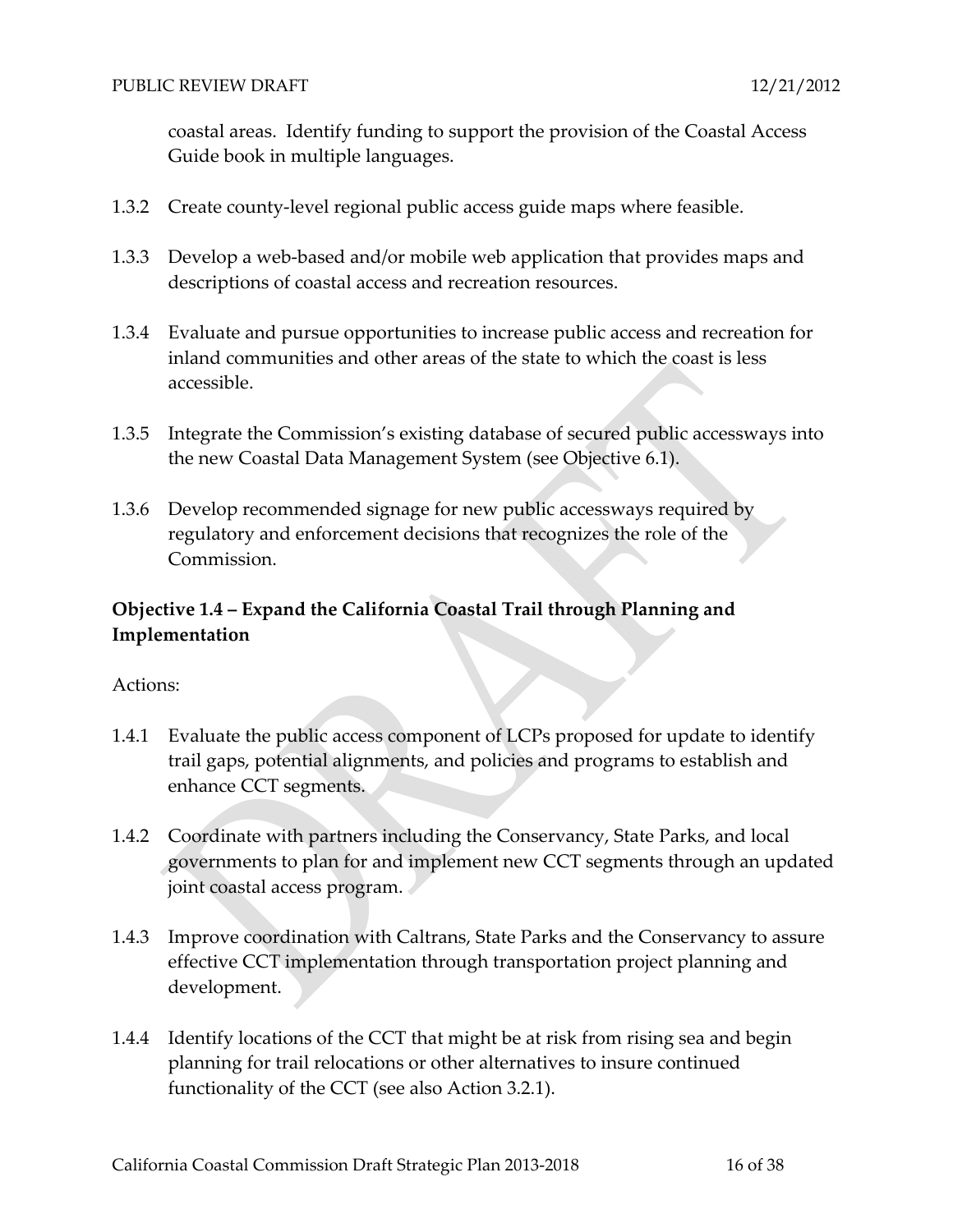### **GOAL 2: Protect Coastal Resources**

Protecting and restoring sensitive coastal resources is also one of the highest priorities of the Commission. The Commission implements strong Coastal Act policies to protect and restore environmentally sensitive habitats, wetlands, and the marine environment. The Coastal Act also protects public access and recreation (see Goal 1), coastal agriculture, scenic and cultural resources, and priority coastal dependent and related land uses. All coastal resources are important, and when faced with a need to address potential impacts to these resources under the Coastal Act, the Commission does so.

However, there are certain priority needs under the broad goal of protecting coastal resources that require strategic action. In particular, the coastal environment is a dynamic system. Over the years the Commission continues to gain important knowledge and experience about coastal habitats and other resources. Coastal planning and regulatory work incorporates and reflects this knowledge and experience, both to benefit the coastal environment and to provide clear and informative planning and regulatory policies for local government, applicants, and the public.

Objective 2.1 outlines various actions to develop, synthesize and update policy guidance materials concerning the protection, enhancement, restoration, and mitigation of wetlands and environmentally sensitive habitat areas (ESHA). The Commission has developed significant expertise in wetlands definition, identification, delineation, restoration, and mitigation in the last decade. Provision of this knowledge to local governments, applicants, and professional staff would support LCP planning and coastal permitting. A similar need exists for the Commission's expertise and policy guidance concerning terrestrial habitats. In particular, there is a need to provide guidance on the types of habitats and species that may trigger an ESHA concern, as well as on recommended policy approaches for identification, protection, restoration, mitigation, and buffering of ESHAs. Actions related to addressing climate change impacts on coastal resources like ESHA and wetlands are discussed in Goal 3.

Objective 2.2 specifically addresses a variety of marine resource protection actions to further the goal of protecting coastal resources. The Commission has been involved in statewide policy discussions and coordination concerning such topics as Marine Protected Areas, desalination, aquaculture, ecologically sound beach management, beach nourishment, and renewable energy, and the actions provided recognize the need to continue this work. Updated policy guidance on these topics is needed, as is ongoing coordination with the Ocean Protection Council (OPC) and other state agencies. The Commission continues to play an important role in the acquisition and provision of valuable marine mapping data.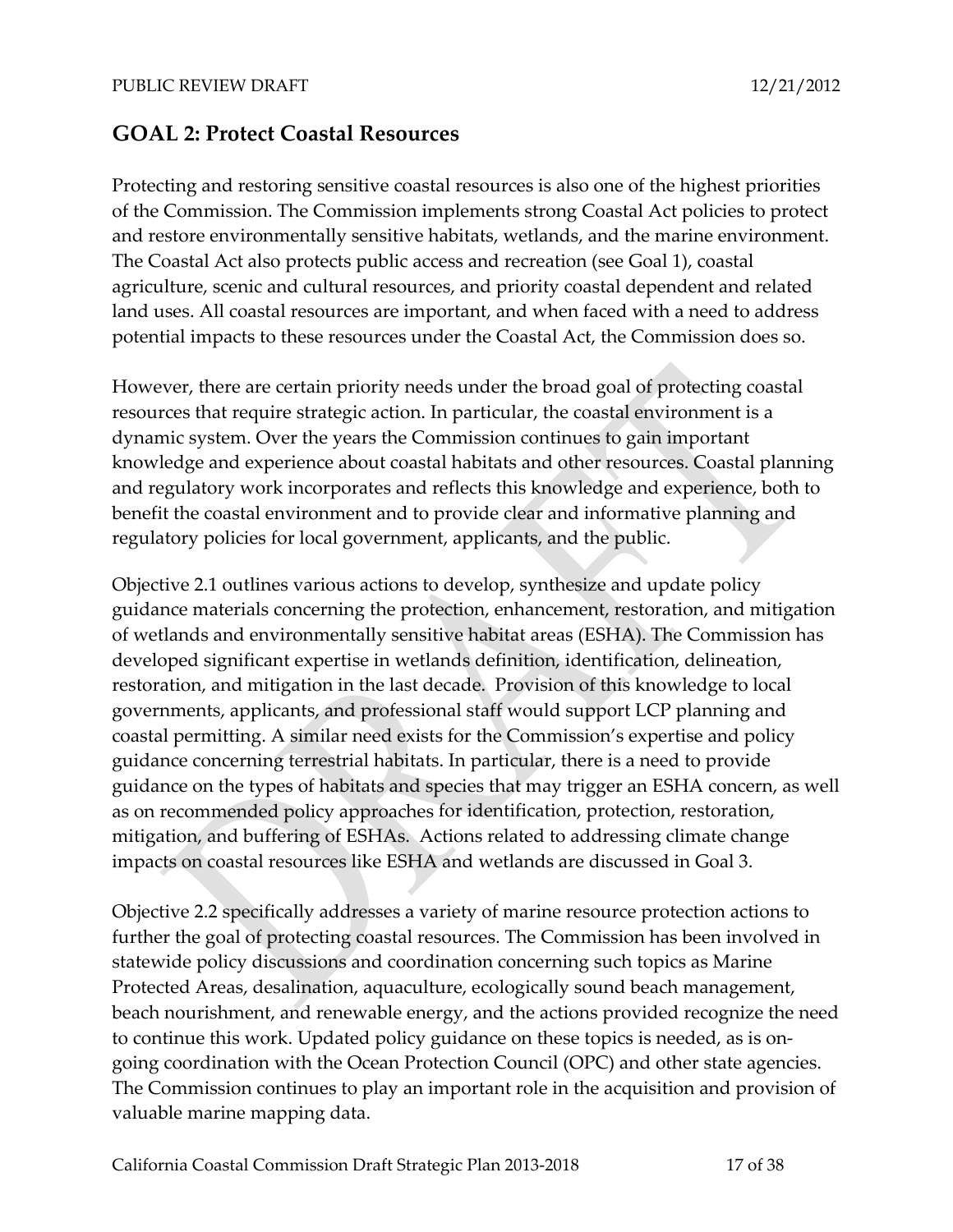Objective 2.3 identifies high priority actions for continuing the Commission's work in the areas of oil spill prevention and response. As identified in the Lempert‐Keen‐ Seastrand Oil Spill Prevention and Response Act, the Commission has responsibilities and receives funding from the California Department of Fish and Game (CDFG) Office of Oil Spill Prevention and Response (OSPR) to support coordination and other work to prevent oil spills that could adversely affect coastal resources.

Objective 2.4 identifies priorities for the Commission's water quality program, guided by information needs and statewide efforts to address polluted runoff. The Commission's water quality staff implements California's Nonpoint Source Program in cooperation with the State Water Board. The actions proposed will evaluate the effectiveness of implementing this Program over the past decade and propose updated guidance to improve effectiveness and evolving storm water requirements. In addition, staff will continue to promote measures, such as Low Impact Development, that minimize runoff from development in coastal areas through working with other state and local partners, developing tools, and conducting public education and outreach.

Finally, Objective 2.5 concerning coastal agriculture has several actions designed to further the Commission's mandate to protect agriculture in the coastal zone, as well as address the potential resource impacts of agriculture‐related development. Updated guidance is needed to address changing agricultural economics and demographics and to assure that agriculture is not undermined by development pressures. The Commission also plans to conduct a public workshop on agricultural issues.

### **Objective 2.1 – Strengthen Implementation of Coastal Act ESHA and Wetland Policies with Updated Policy Guidance**

- 2.1.1 Develop a coastal habitats compendium that includes habitat characterizations and a summary of related planning and regulatory issues to support review of coastal development permit applications and LCP amendments by local governments and the Commission.
- 2.1.2 Collaborate with state and federal partners such as DFG and USFWS to improve understanding and implementation of best methods for avoiding and mitigating impacts to sensitive habitats.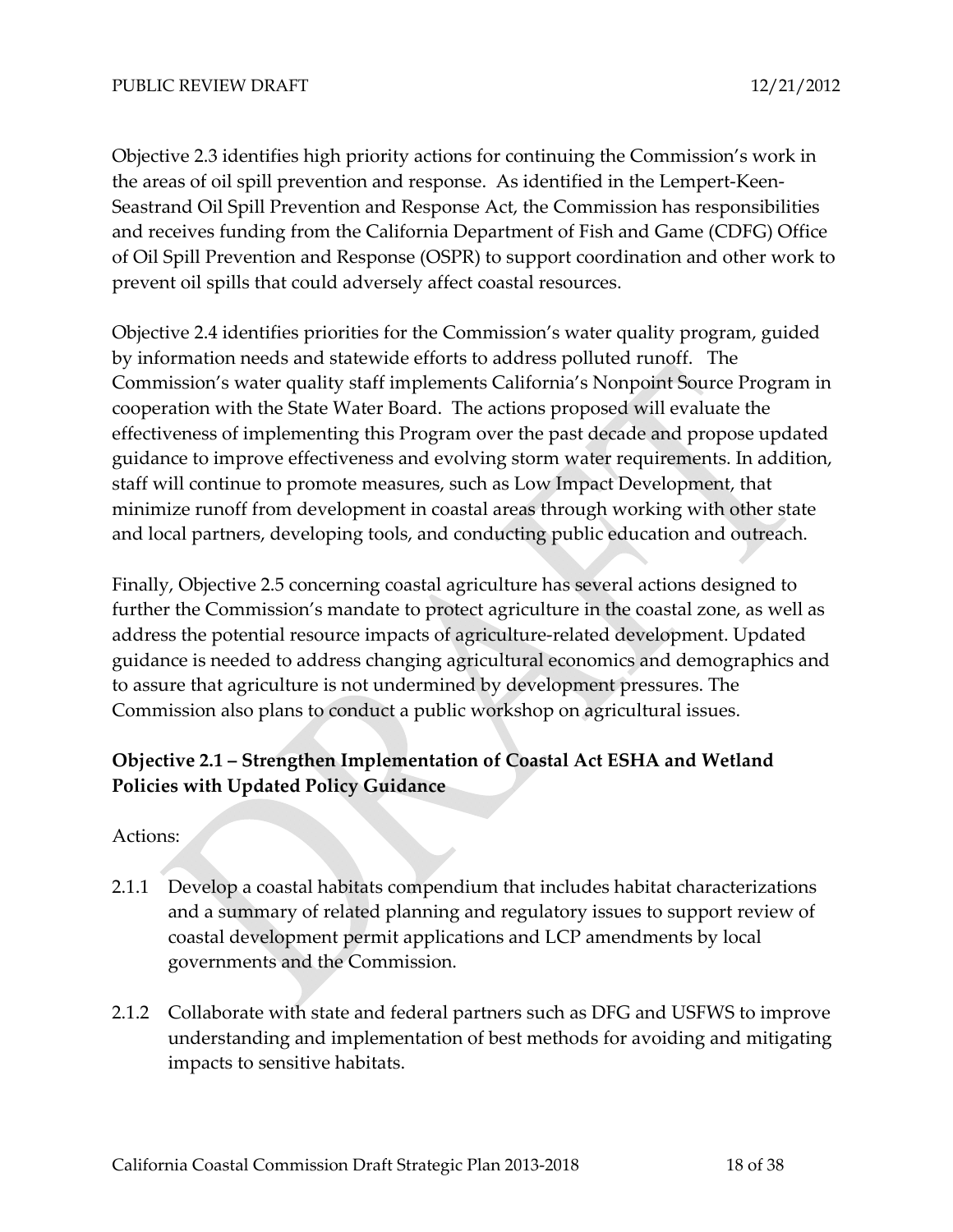- 2.1.3 Review and update as necessary policy guidance for coastal permitting and revising LCPs to address changed circumstances (ESHA definition and identification), habitat mapping, buffer and mitigation policies and emerging issues (e.g. bird safe buildings, beach grooming, fuel modification, native plant landscaping), to protect, enhance, and restore sensitive habitats.
- 2.1.4 Provide guidance on wetland identification, delineation, protection, enhancement, restoration and mitigation in the coastal zone for use by project applicants and local government.
- 2.1.5 Provide guidance to staff and local planners to facilitate projects that propose to enhance or restore coastal resources.
- 2.1.6 In cooperation with other agencies and local governments, identify habitat areas in need of restoration and protection in order to direct mitigation monies to projects.

### **Objective 2.2 – Protect Marine and Ocean Resources through Inter‐Agency Coordination, Policy Review, and Updated Guidance**

- 2.2.1 Develop guidance for desalination, marine renewable energy, beach nourishment, beach grooming, shoreline armoring, and near/offshore aquaculture applicants/interested parties describing applicable Coastal Act policies, necessary information for project review, appropriate impact avoidance and mitigation approaches, examples of permitted projects, and lessons learned.
- 2.2.2 Contribute data and design guidance to the OPC and State Technology Officer for the development of a State of California Data Portal for Ocean and Marine Geospatial Information.
- 2.2.3 Participate through interagency work groups, workshops, and reviewing and commenting on documents in the State Water Resources Control Board's (SWRCB) effort to develop a statewide "desalination policy" that addresses the use of marine intakes, in‐plant dilution and brine disposal.
- 2.2.4 Participate in implementing the SWRCB's Once-Through Cooling (OTC) Policy and retirements/modifications to power plant OTC systems through membership on the Statewide Advisory Committee on Cooling Water Intake Structures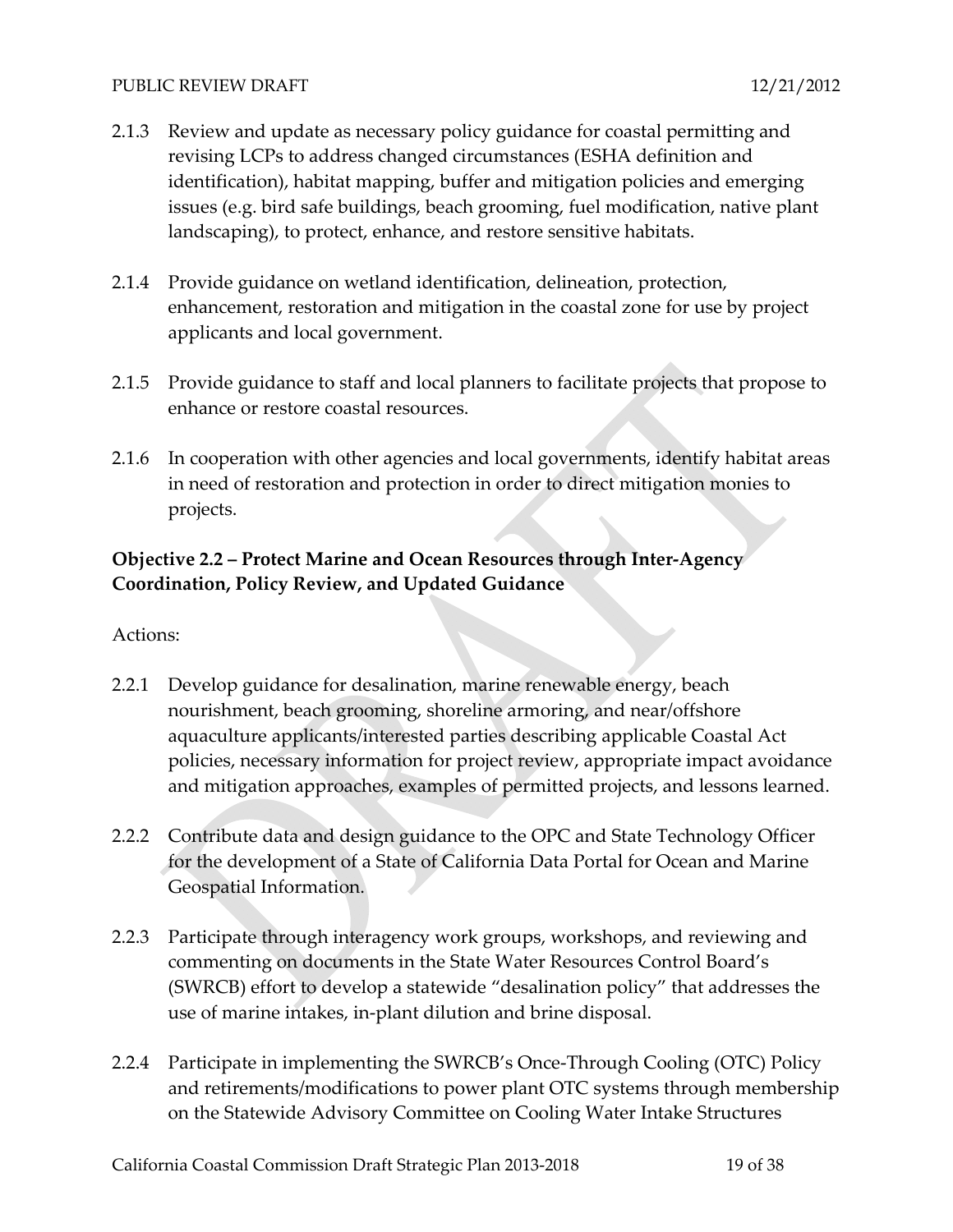("SACCWIS") and the Nuclear Review Committee (for Diablo Canyon and the San Onofre Nuclear Generating Station (SONGS)).

- 2.2.5 Work with the National Marine Fisheries Service (NMFS) on the development of a state‐wide California Eelgrass Mitigation Policy.
- 2.2.6 Contribute as a member of the OPC's multi-agency work groups (e.g., the California Coastal and Marine Geospatial Working Group, the California Marine Renewable Energy Working Group, the California Emerging Industrial Uses of Ocean Working Group, and the Marine Debris Steering Committee).
- 2.2.7 Contribute to the CDFG Aquaculture Development Committee.
- 2.2.8 Work with the National Oceanic and Atmospheric Administration (NOAA) Aquaculture Office in the development of the National Aquaculture Research and Development Strategic Plan.
- 2.2.9 Participate as a member or stakeholder in the Coastal and Marine Spatial Planning Regional Working Group organized by the West Coast Governors Alliance (WCGA) to develop a West Coast Region Coastal and Marine Spatial Plan. Continue participation in other WCGA work groups such as the Marine Debris Action Coordination Team and the Ocean Awareness and Literacy Action Coordination Team.

### **Objective 2.3 – Improve Oil Spill Prevention and Response with Educational Materials**

Actions:

- 2.3.1 Produce and disseminate public outreach educational materials explaining the Coastal Commission's role and responsibilities in oil spill prevention and response.
- 2.3.2 Participate in efforts to improve communication between state and federal agencies, county offices of emergency services, and boating facilities in the event of a large oil spill, such as helping to disseminate the Oil Spill Prevention and Response Toolkit for Boating Facilities.

### **Objective 2.4 – Avoid and Mitigate Adverse Impacts of Development on Water Quality through Evaluation, Updated Guidance, and Education**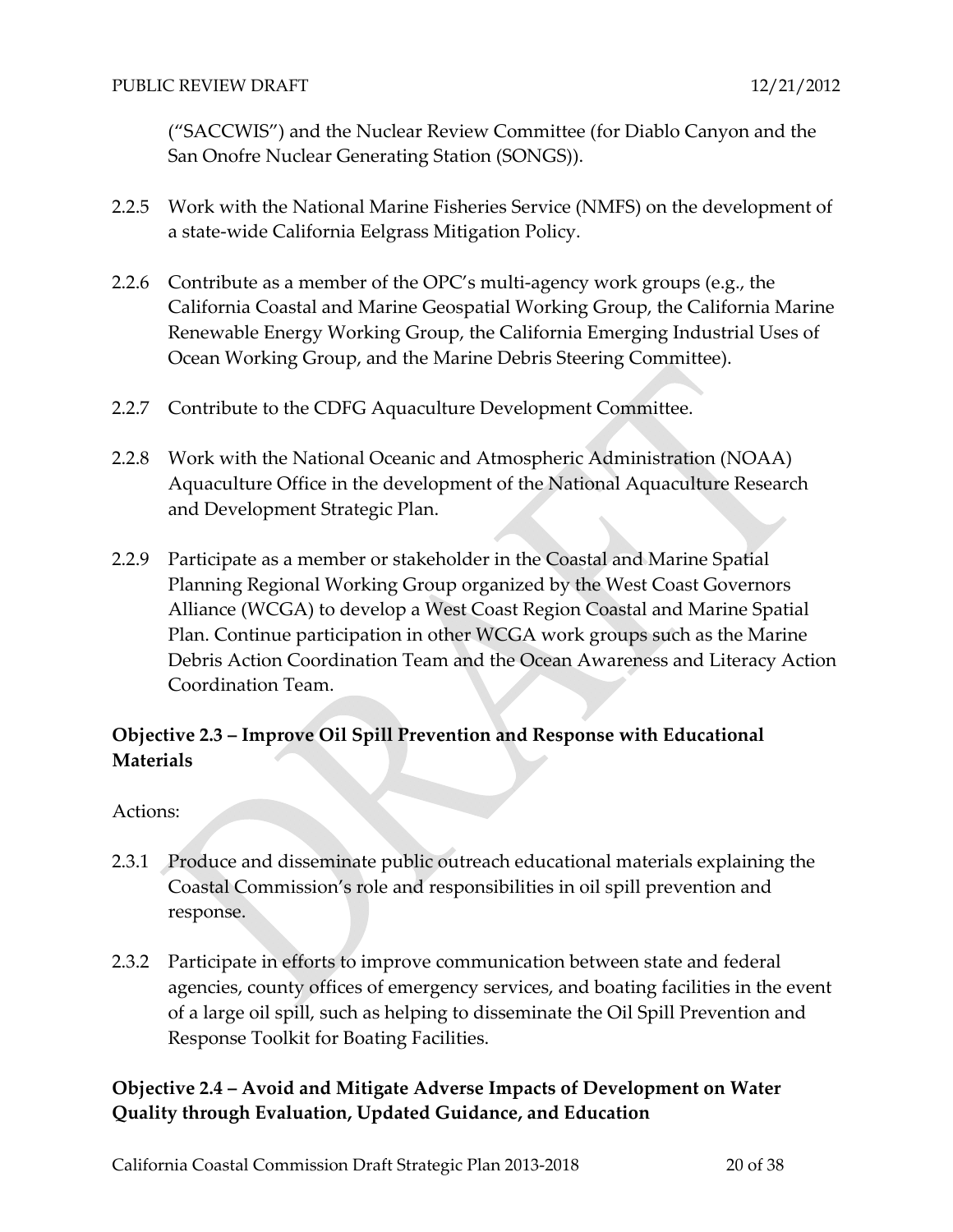#### Actions:

- 2.4.1 Assess effectiveness of permit conditions and LCP amendments in protecting coastal water quality. Use the assessment to create new or revise existing guidance for coastal planners and project applicants in consultation with state and local agencies.
- 2.4.2 Provide guidance to local governments for updating LCPs to be consistent with evolving storm water requirements and the Coastal Act.
- 2.4.3 Participate in state and interstate efforts to promote water quality protection policies and practices in the areas of Low Impact Development, hydro‐ modification, watershed‐based storm water planning, harmful algal blooms, marinas and recreational boating activities, harmful algal blooms, and ocean acidification.
- 2.4.4 Develop tools to track proposals for development in California's Marine Protected Areas (includes state marine reserves and areas of special biological significance) that could negatively impact water quality. Recommend policies that avoid adverse impacts to those high quality coastal waters to coastal planners and other constituencies.
- 2.4.5 Educate marina operators and the boating community on potential adverse water quality impacts of their activities and provide guidance to reduce or eliminate those impacts.

### **Objective 2.5 – Protect Coastal Agriculture and Maximize Agriculture Production on Prime Agricultural Lands by Developing Updated LCP Guidance and Conducting Public Workshops**

Actions:

2.5.1 Update LCP guidance on coastal agriculture to address changing agricultural economies, demographics and development pressures, and the need to maximize agricultural production on prime agricultural lands.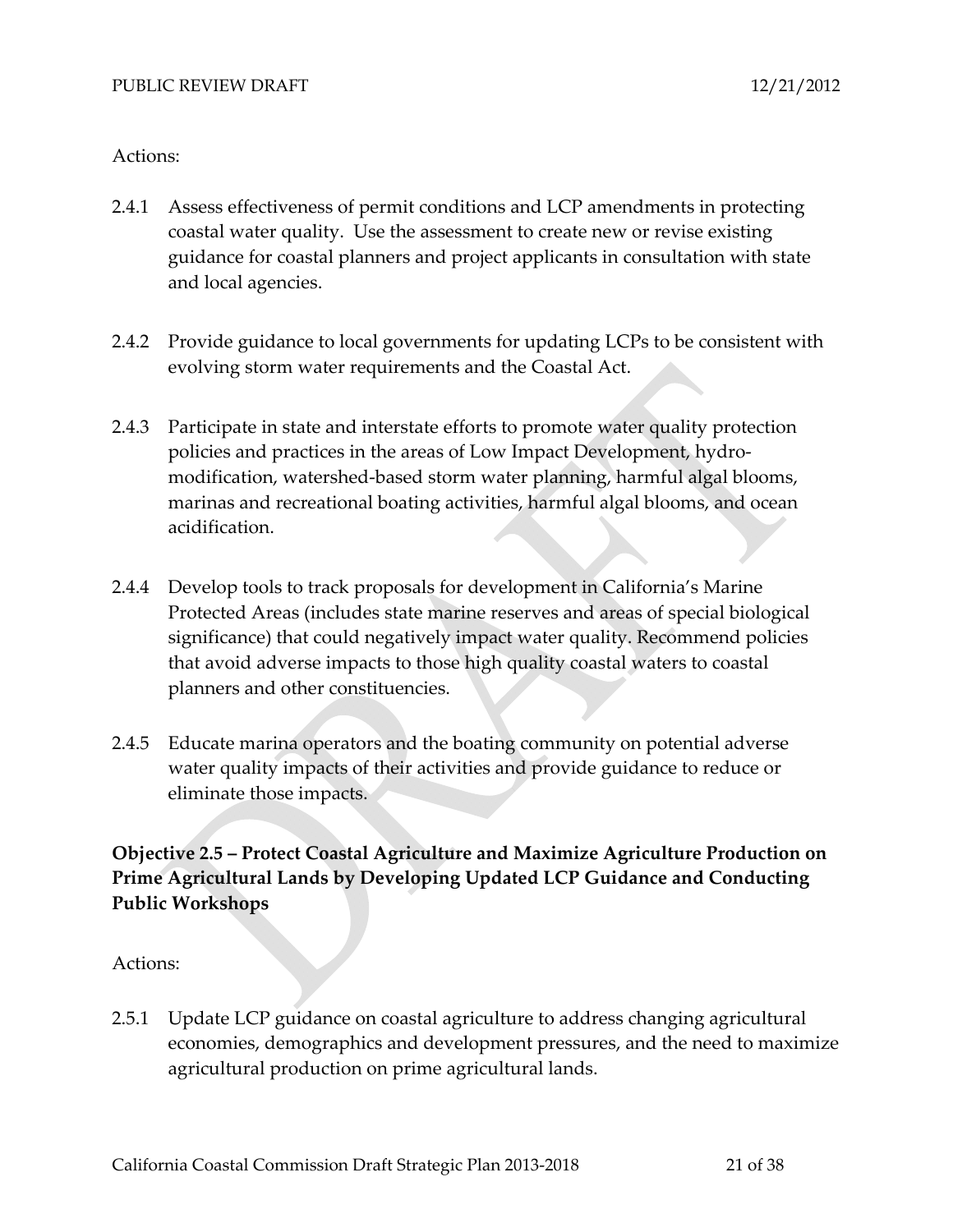- 2.5.2 Assess and inventory potential impacts that agriculture‐related development may have on coastal resources to support coastal planning. Explore streamlined or expedited permit review for appropriate agricultural development.
- 2.5.3 Conduct one or more Commission workshops with local governments, stakeholders and the public to discuss coastal agriculture.
- 2.5.4 Promote agricultural land protection and mechanisms to make these lands available to willing farmers.

# **GOAL 3: Address Climate Change through LCP Planning, Coastal Permitting, Inter‐Agency Collaboration, and Public Education**

Global sea level rise is accelerating and exacerbating coastal shoreline hazards that the Commission must address, including coastal erosion and flooding. Public beaches and public access will be placed at increased risk in urban areas where there may be significant coastal armoring and little opportunity for natural retreat of the beach. Wetland protection and restoration decisions will need to account for changes in sea level rise. Coastal terrestrial and marine habitats are already changing with shifts in climate patterns. Hazards related to the frequency and severity of storms, floods, and wild fires will also change and potentially increase as the climate changes. Therefore, efforts to reduce greenhouse gas contributions are important and the Commission can take action to support reductions in greenhouse gases through its planning and regulatory decisions.

Objectives 3.1 – 3.3 establish a broad set of tasks to begin systematically addressing the challenges of climate change. The Commission's first priority will be to prepare and provide updated guidance to local governments and permit applicants to address sea level rise in both LCP planning and project design. The Commission will also identify other topical areas implicated by climate change where updated policy guidance is needed.

More broadly, the Commission will pursue strategies to work closely with local governments to update LCPs to address coastal adaptation, including providing for resilient community development and infrastructure and ensuring the long term protection of public coastal resources such as vulnerable coastal habitats, recreational beach environments, and public access. And while the immediate implications of climate change cannot be reversed, Objective 3.3 includes actions to implement smart growth and other strategies to reduce greenhouse gas emissions to affect climate change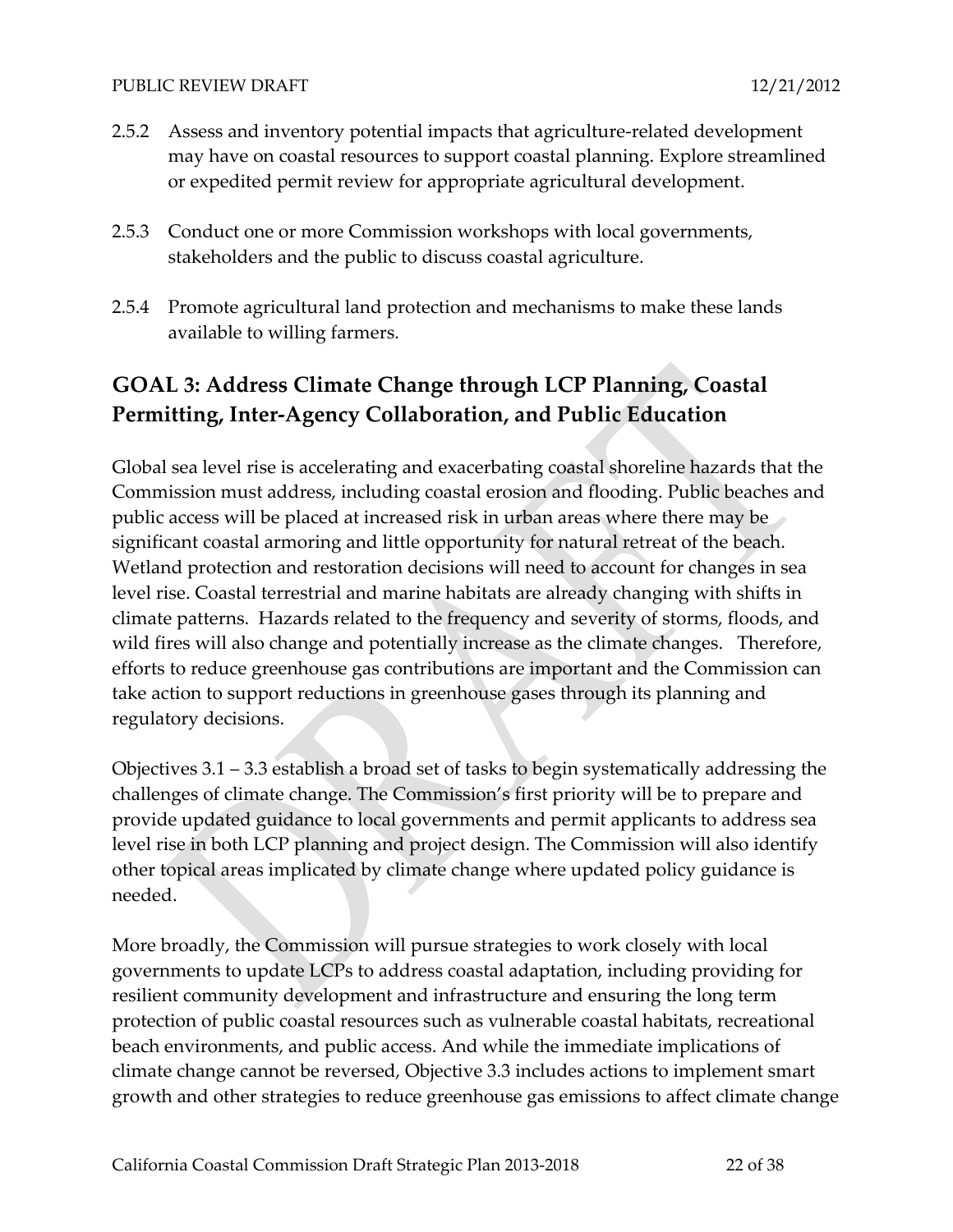over the long term. Overall, climate change affects nearly every coastal policy area that the Commission addresses; thus, Goal 3 is a high priority for strategic action.

### **Objective 3.1 – Develop Planning and Permitting Policy Guidance for Addressing the Effects of Climate Change on Coastal Resources**

- 3.1.1 Adopt general sea level rise (SLR) policy guidance for use in coastal permitting and LCP planning and amendment.
- 3.1.2 Based on the general SLR policy guidance, identify and develop specific regulatory guidance for addressing coastal hazards, including recommendations for analytic methods for accounting for SLR and storm events in project analysis, standards for redevelopment and development in hazard zones (e.g. bluff top and flood zones), buffers for coastal wetlands, and policies for shoreline structure design and impact mitigation.
- 3.1.3 Develop policy guidance for coastal permitting and LCPs to account for other climate change related impacts and adaptation planning including wetland, marine and terrestrial habitat protection, habitat migration, risk of wildfires, water supply and groundwater protection, etc.
- 3.1.4 Provide public information and guidance through workshops, presentations to local government, etc. Assist local governments with interpretation of scientific or other technical information related to climate change and sea level rise that could be of use in adaptation planning.
- 3.1.5 Contribute to relevant state‐wide efforts on climate change and adaptation as a member of the State's Climate Action Team – Coast and Ocean Working Group.
- 3.1.6 Coordinate with Natural Resources Agency, Office of Planning and Research, California Emergency Management Agency and others to provide consistent guidance on climate change in updating general plans, hazard mitigation plans and other planning documents used by local governments
- 3.1.7 Coordinate with the State Lands Commission to address sea level rise and shoreline change and implications for the management of public trust resources.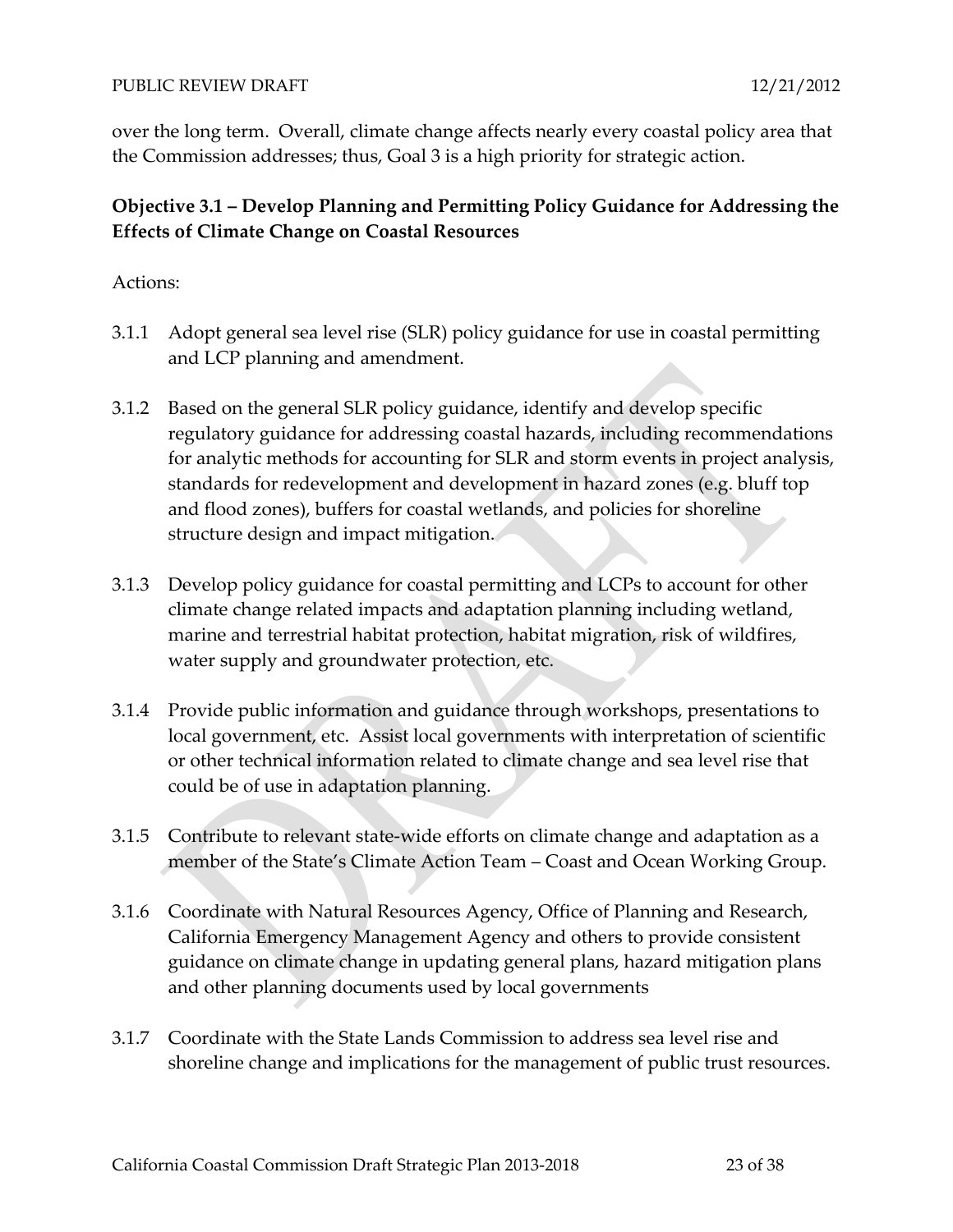### **Objective 3.2 – Assess Coastal Resource Vulnerabilities to Guide Development of Priority Coastal Adaptation Planning Strategies**

#### Actions:

- 3.2.1 Conduct a broad vulnerability assessment of urban and rural areas to identify priority areas for adaptation planning, such as community development, public infrastructure, public accessways, open space or public beaches at risk from sea level rise. Identify and participate in on‐going adaptation planning efforts as feasible.
- 3.2.2 Work with Caltrans and other public agency partners to assess and address roadway, rail, and other transportation infrastructure vulnerabilities, particularly along Highway One and other coastal roads and highways.
- 3.2.3 Work with the Department of Water Resources, SWRCB and local agencies to assess and address water and wastewater treatment plant vulnerabilities along the coast.
- 3.2.4 Work with the Conservancy, CDFG, US Fish and Wildlife (USFWS) and other partners to assess the vulnerability of wetlands and other sensitive habitat areas. Identify habitats that are particularly vulnerable climate change and/or habitats that may be important for future habitat migration (e.g. wetland transitional areas).
- 3.2.5 Work with the Coastal Observing Systems, researchers, and others to identify and develop baseline monitoring elements to better understand and monitor changes in coastal conditions related to sea level rise or climate change.
- 3.2.6 With the Conservancy and OPC, develop and implement a competitive grant program to provide funding to selected local governments to conduct vulnerability assessments and/or technical studies that can be used to assess a community's risks from climate change and information updates to LCPs.

### **Objective 3.3 – Reduce Greenhouse Gas (GHGs) Emissions by Implementing Smart Growth, Other Mitigation Strategies, and Public Education**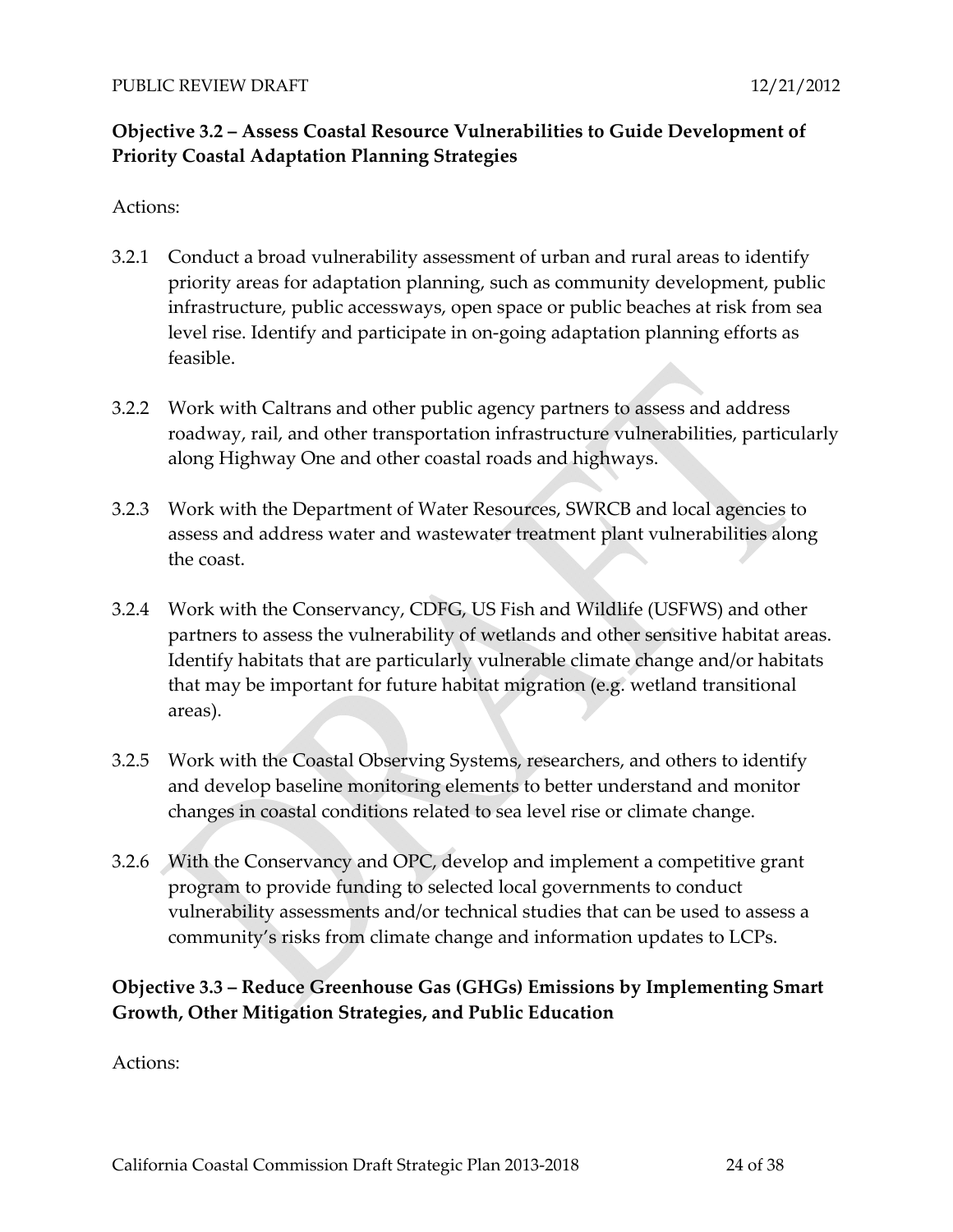- 3.3.1 Collaborate with other state agencies to evaluate policy options to promote Smart Growth strategies and green building, such as mixed‐use and higher density development where appropriate, transit‐oriented development, Blueprint Planning (SB 375), transportation demand management, and low‐impact development strategies.
- 3.3.2 Prepare policy guidance to facilitate expedited permitting of alternative energy projects as appropriate such as solar and wind.
- 3.3.3 Provide information and resources to educators and to the general public to increase understanding and encourage action to reduce GHGs.
- 3.3.4 Identify and implement feasible measures to reduce the carbon footprint of the Commission's business operations.

### **B. ORGANIZATIONAL GOALS, OBJECTIVES, AND ACTIONS**

The Agency also has four priority organizational goals that will strengthen its ability to achieve the program policy goals. These are to: Strengthen the LCP Program; Improve the Regulatory Process, Compliance and Enforcement; Enhance Information Management and E‐Government; and Build Agency Capacity (including public communications and program funding, and addressing human resources concerns).

### **GOAL 4: Strengthen the LCP Planning Program**

While the Commission has achieved much through the Coastal Act's state‐local partnership, the stresses of inadequate resources for on‐going coastal planning have exacerbated conflict surrounding the LCP amendment process. There is a need to reinvest in LCP planning and comprehensive LCP updates to address on‐going and dynamic coastal resource management challenges. There is also a need to consider changes in process at both the Commission and local level that may facilitate improved communication, notwithstanding inadequate resources. The continued success of the coastal program is directly tied to the state‐local partnership and the program's ability to keep LCPs current and responsive to on‐going and emerging resource management challenges.

One of the important LCP strategies explained below concerns completing the certification of LCPs. While most of the coast (approximately 85% of the geographic area) is governed by a certified LCP, the remaining uncertified areas continue to pose a significant coastal permit workload for the Commission that should be the

California Coastal Commission Draft Strategic Plan 2013-2018 25 of 38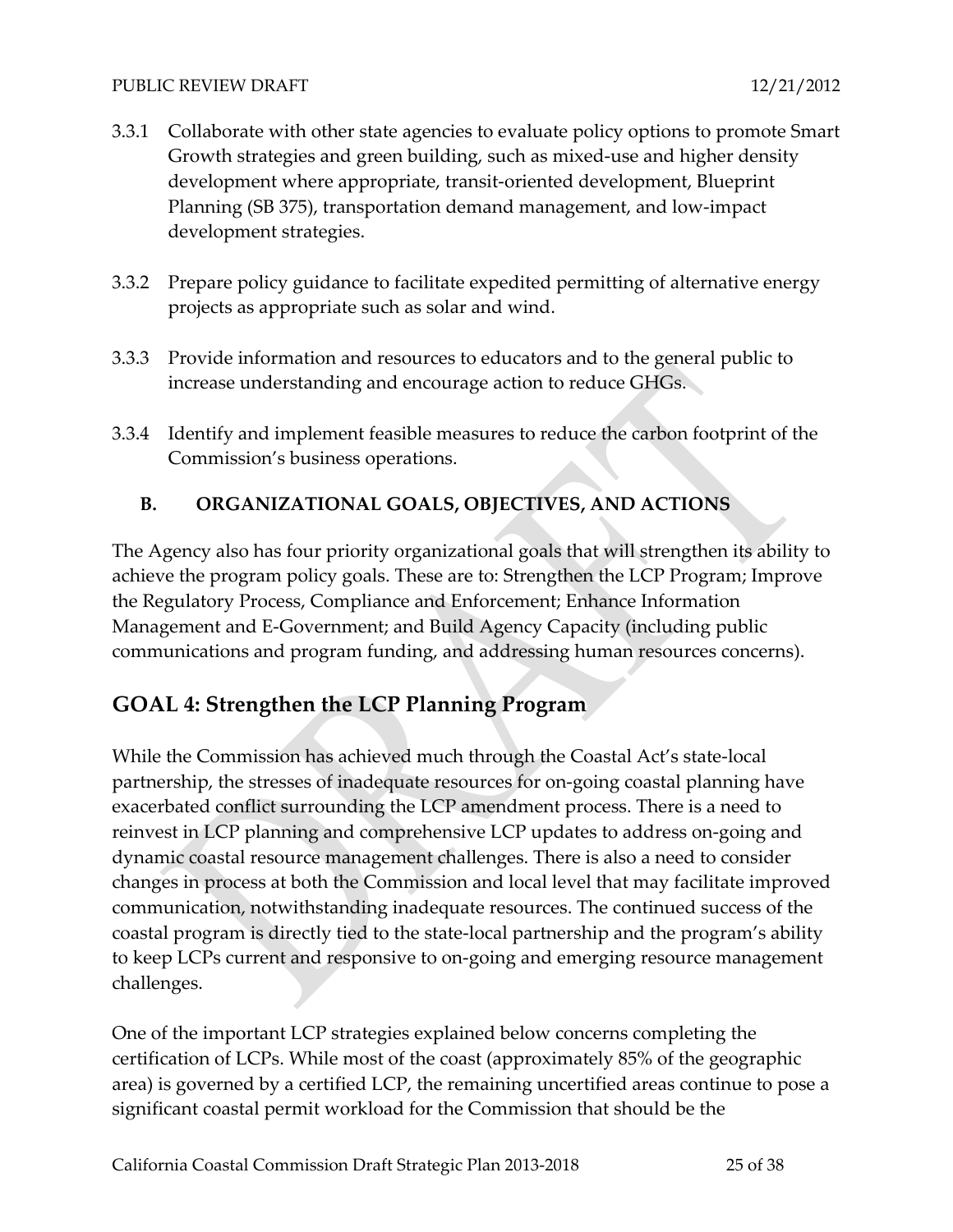responsibility of local government. Actions are identified to pursue priority LCP certification targets, which should free up Commission resources over the long run to address on‐going LCP planning needs in already‐certified jurisdictions.

Other LCP objectives and actions are identified that will improve LCP program implementation. These include actions to support the updating of LCPs, to provide LCP documents in digital form and make them available online. Given the central role of LCPs in implementing the Coastal Act, it is critically important that they be up‐to‐date and available to the public. Objective 4.4 provides for continuing the Commission's ongoing efforts to improve communication with local government and to improve Commission oversight and collaboration with local government concerning the coastal development process at the local level.

### **Objective 4.1 – Pursue Completion of LCP Certification for uncertified segments and Areas of Deferred Certification (ADC) Where Feasible**

Actions:

- 4.1.1 Evaluate uncertified jurisdictions and ADCs; identify priority areas for LCP and ADC certification.
- 4.1.2 Conduct outreach and feasibility analysis for LCP and ADC certification(s) in identified priority areas.
- 4.1.3 Where local jurisdictions are willing, work together to identify funding and workload management strategies to support development and certification of LCPs and ADCs.

#### **Objective 4.2 – Work with Local Governments to Update LCPs Where Feasible**

- 4.2.1 Identify LCPs most in need of a comprehensive update, and prioritize these LCPs by ongoing or potential impacts to coastal resources. Consider alternatives to full periodic reviews to identify issues that need addressing in certified LCPs.
- 4.2.2 For priority LCPS, work with local governments to evaluate feasibility of updates.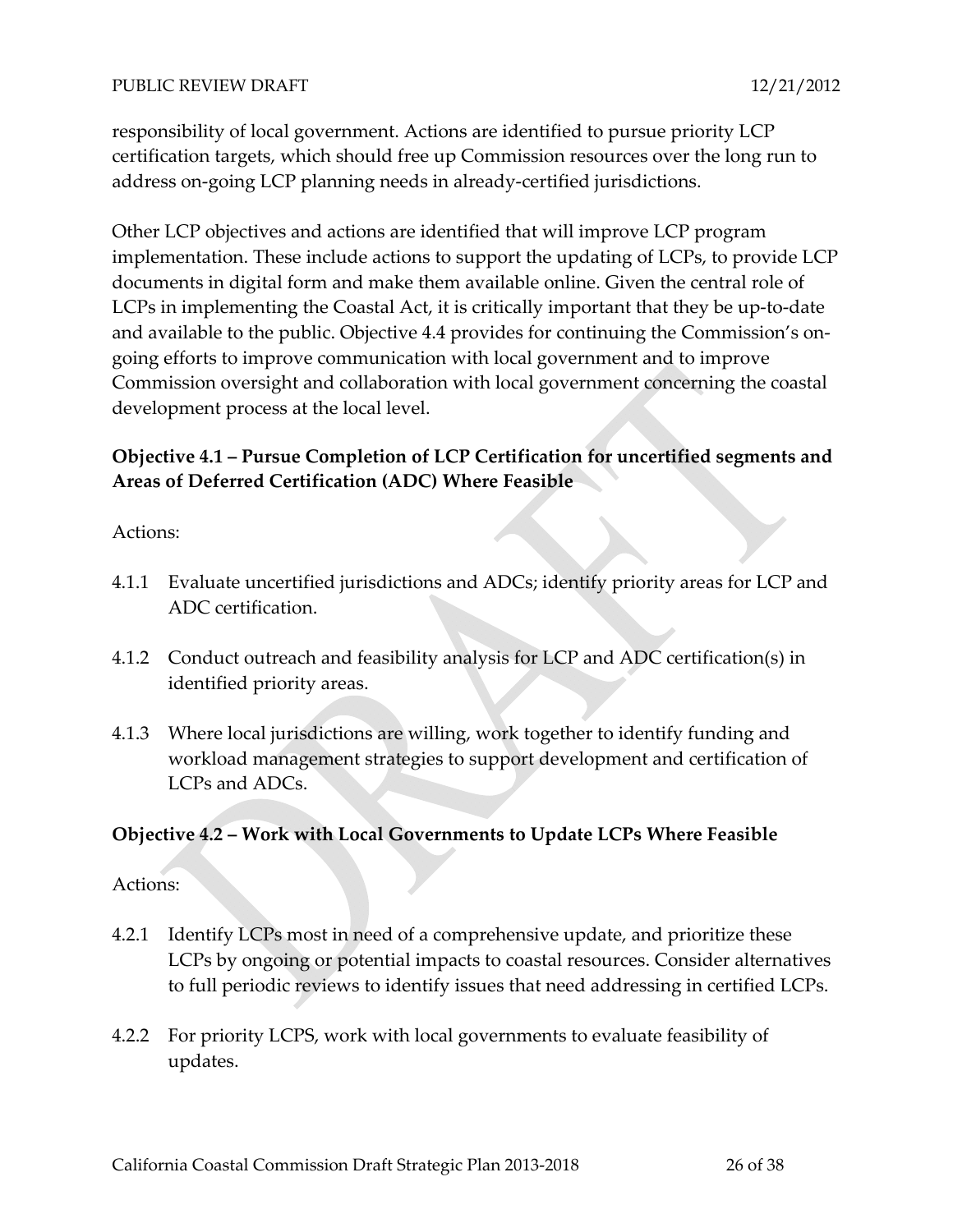- 4.2.3 Provide and update online guidance to local governments for updating LCPs to improve the transmittal of key planning and policy information related to:
	- (a) Climate change impacts, adaptation, and mitigation;
	- (b) Shoreline protective options and mitigation strategies;
	- (c) Evaluation of ESHA;
	- (d) Wetland delineations; and
	- (e) Protection of agricultural lands.
- 4.2.4 Identify and implement management strategies to allocate more staff time to LCP planning, coordination and updates.

### **Objective 4.3 – Provide and Maintain Certified LCPs Online**

Actions:

- 4.3.1 Develop a phased strategy to acquire and provide LCPs in a digital library format, as resources allow.
- 4.3.2 Implement a pilot project to identify issues and draft protocols and procedures related to acquiring and maintaining digital LCPs.
- 4.3.3 Under the phased strategy in 4.3.1, secure resources to support acquisition and review accuracy of existing LCPs. Identify and correct any discrepancies between certified versions and those in use by the affected jurisdictions.
- 4.3.4 Integrate the digital LCP library with Coastal Data Management System Design (see also Action 6.4.3).

### **Objective 4.4 – Continue to Improve Communication and Planning with Local Government**

- 4.4.1 Work with League of Cities and California State Association of Counties to hold periodic Commission‐local officials and/or local staff LCP workshops.
- 4.4.2 Convene District-level meetings as feasible with local government staffs on a regular or as‐needed basis to enhance coordination and communication.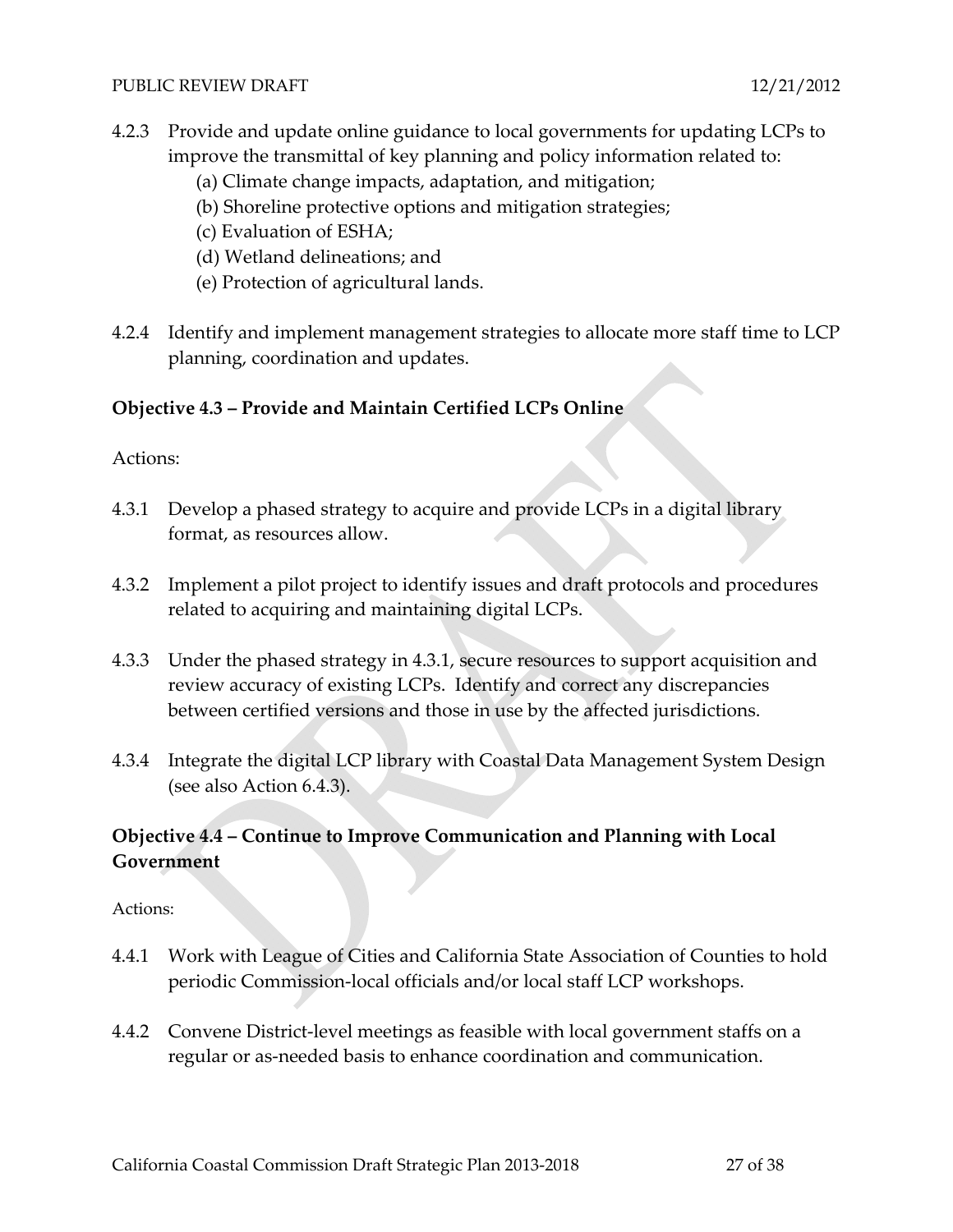- 4.4.3 Work with local government staff to establish regular working sessions/meetings on significant or comprehensive LCP updates prior to local approval of the LCP amendment. Conduct pre‐submittal conferences on major LCP Amendments (see also Objective 4.2).
- 4.4.4 Provide information regarding the status of LCP Amendments online (see also Action 5.2.4).
- 4.4.5 Increase training on the LCP program and key coastal zone policy issues for local staff and officials as requested and feasible. Present background information on the Coastal Act and LCP implementation to local governments as requested and feasible.
- 4.4.6 Pursue joint LCP funding strategy with local government (see Action 7.4.2).

### **Objective 4.5 – Improve LCP Implementation through Monitoring of Locally‐issued Coastal Develop Permits and Instituting Feedback Mechanisms**

Actions:

- 4.5.1 Evaluate post-certification monitoring procedures and requirements; develop recommendations for improved final local action noticing, tracking, review, evaluation, reporting, and feedback to local governments.
- 4.5.2 Implement an online Final Local Action Notice (FLAN) posting system for locally‐issued CDPs.
- 4.5.3 Provide guidance and staff training to improve and streamline post-certification monitoring as appropriate.
- 4.5.4 Evaluate the feasibility and consider implementing periodic LCP reviews to support LCP updates.

# **GOAL 5: Improve the Regulatory Process, Compliance and Enforcement**

This goal identifies various objectives to improve the Commission's regulatory processes ranging from updating the Commission's regulations to building condition compliance and enforcement capacity. A variety of improvements and updates could be made to reflect the Commission's experience and to facilitate streamlining of the permit process. This goal also includes actions to improve the accessibility, clarity, and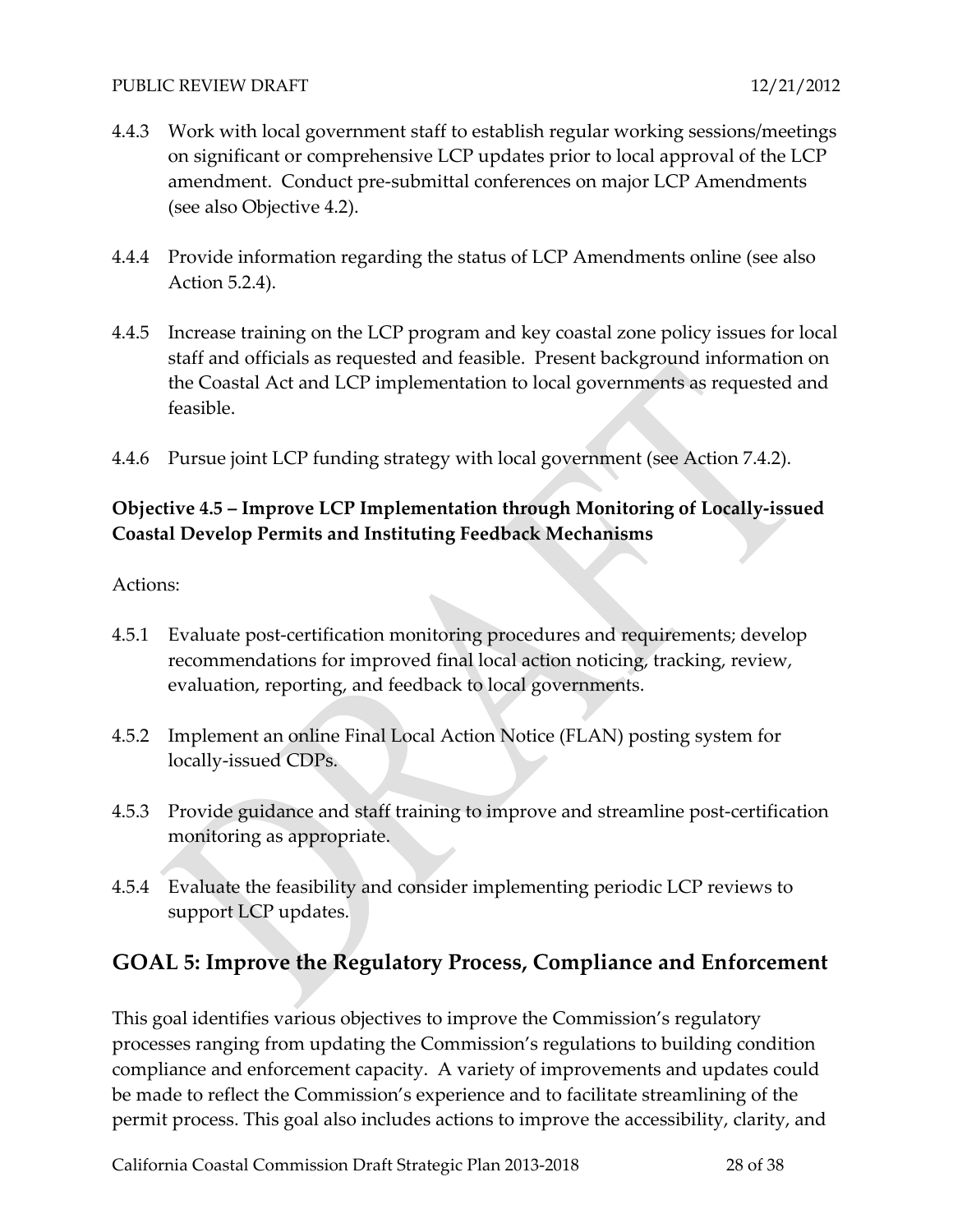relevance of information and services to the public, such as improvements to the Commission's website and an online permit application system.

Condition compliance continues to be a major workload issue for the Commission and Objectives 5.3 and 5.4 lay out actions to improve the condition compliance work of staff, including efforts to evaluate and consider changes that may improve the efficiency of reviews of recorded documents that the Commission may require. Adequate review is time-consuming, though critical to the effectiveness of the Commission's program. Improvements that don't sacrifice levels of protection could be beneficial to both the program's resource protection goals and applicant desires for a stream‐lined process. Objective 5.5 outlines actions for improving the federal consistency review process.

#### **Objective 5.1 – Update Commission's Code of Regulations**

#### Actions:

- 5.1.1 Identify staff and workload management issues to perform an update of regulations. Assess feasibility of update.
- 5.1.2 Review regulations and identify needed changes, additions, corrections, deletions, etc. to provide for improved procedures, e‐government, changed circumstances and improved and clarified compliance with Coastal Act and enforcement processes.
- 5.1.3 Initiate update of regulations with Office of Administrative Law (OAL).

#### **Objective 5.2 – Improve Public Information and Services to the Public**

Actions:

- 5.2.1 Update the Commission's website to make it more user-friendly and transmit relevant information clearly.
- 5.2.2 Develop an on‐line permit application system (See also Objective 6.4).
- 5.2.3 Conduct stakeholder feedback surveys on provision of public services.
- 5.2.4 Explore providing permit and LCP status information online.

#### **Objective 5.3 – Ensure Compliance with Coastal Development Permit Conditions**

California Coastal Commission Draft Strategic Plan 2013‐2018 29 of 38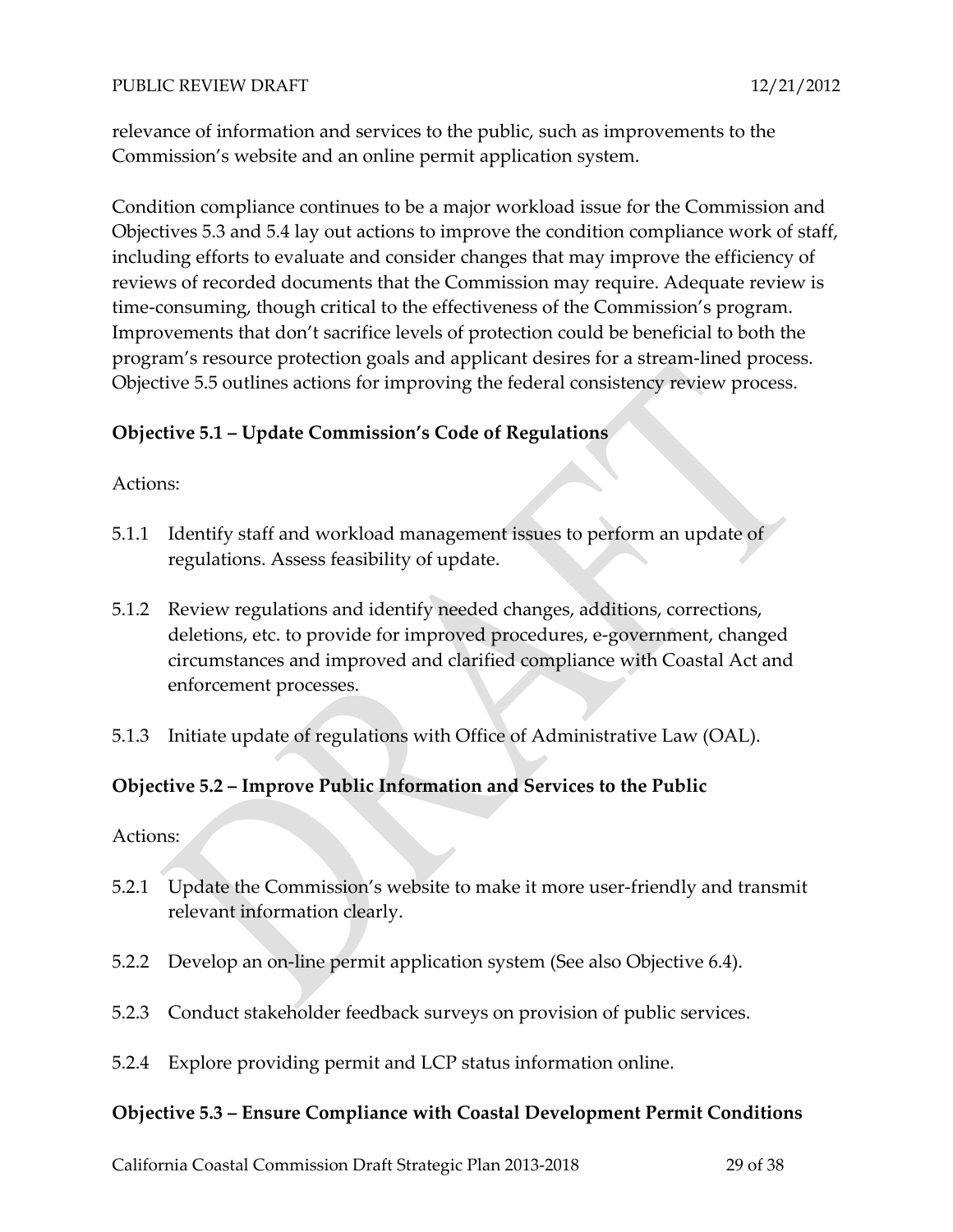#### Actions:

- 5.3.1 Evaluate, based on targeted review, status of compliance with CDP conditions and develop recommendations for improvements, including necessary staffing.
- 5.3.2 Implement improvements to condition compliance monitoring, such as using mapping tools for data collection and data entry, conducting tracking and priority‐setting, and coordinating with local governments.
- 5.3.3 Evaluate options to streamline the review of required recorded documents required as conditions of permits.

#### **Objective 5.4 —Increase Compliance with and Enforcement of the Coastal Act**

#### Actions:

- 5.4.1 Evaluate options for reducing unpermitted development; identify strategies and funding as required.
- 5.4.2 Develop outreach strategies to educate the public on what requires a permit, how to report violations, and to make the CCC permit requirements and enforcement programs more visible, in order to avoid and deter violations.
- 5.4.3 Improve public outreach tools, including the following: increase web presence; issue periodic reports on the enforcement program; develop and use outreach and education materials working with other state and local government entities, private parties including development community and environmental organizations.
- 5.4.4 Encourage efficiency and coordination between state, federal, and local agencies involved in enforcement by the establishment of government task forces to resolve Coastal Act violations. Reach out to locations without a task force program and work to establish such programs.

### **Objective 5.5 – Improve efficiency and efficacy of the Commission's federal consistency program**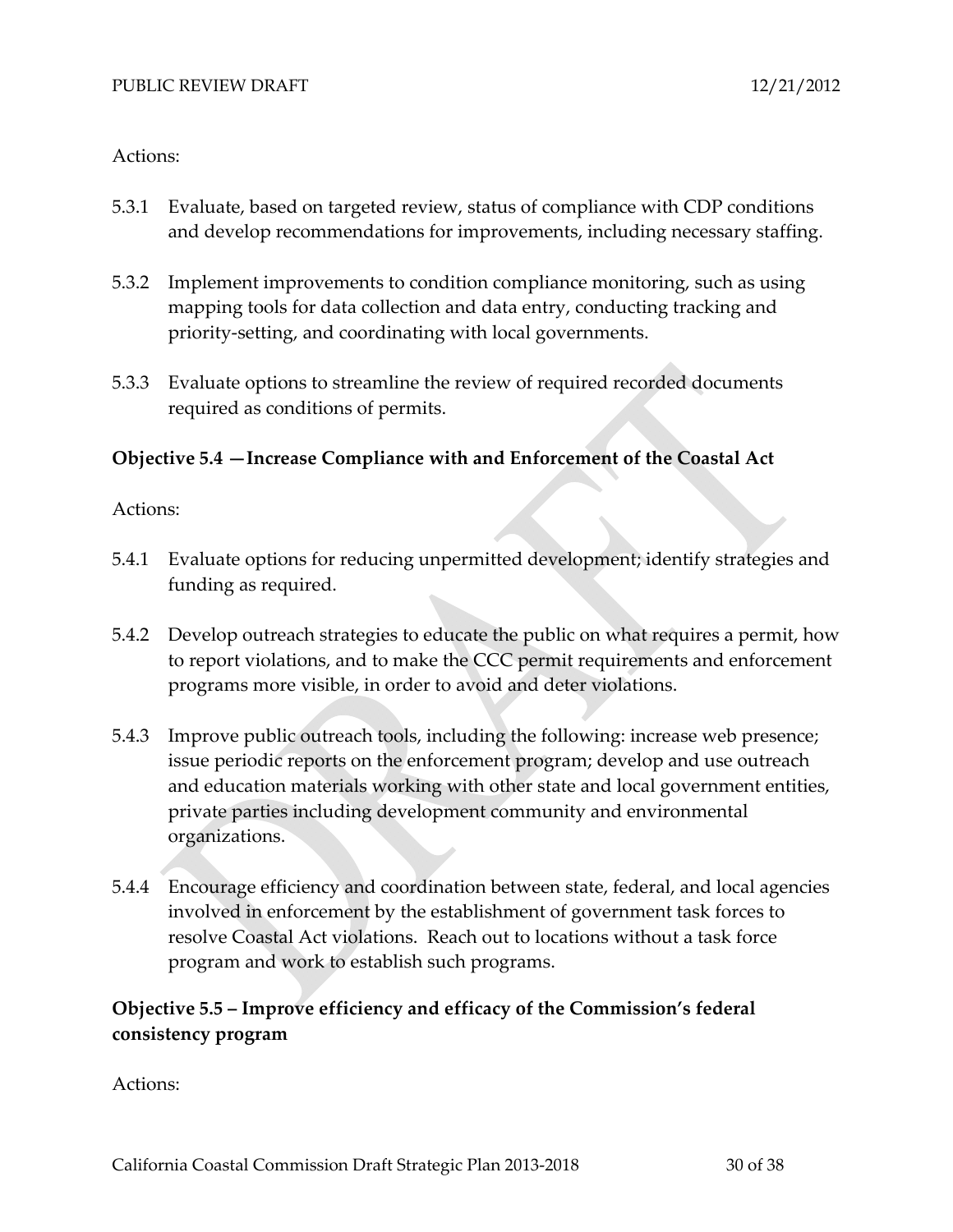- 5.5.1 Update the list of federal permits that automatically fall under the category of review under federal consistency by the Coastal Commission.
- 5.5.2 Develop geographic location descriptions (GLDs) for federally permitted activities to provide more clear notice, shorten review times and reduce staff work load in reviewing federal consistency.

### **GOAL 6: Enhance Information Management and E‐Government**

Information management and e‐government are critically‐important to improving the Commission's implementation effectiveness of the Coastal Act. The highest priority is successful implementation of a new Coastal Data Management System for the LCP planning and coastal development permitting programs. This project is largely funded and implementation is underway. The new system is anticipated to provide the Commission an enhanced capability to manage pending projects and provide current information to the Commission and the public to support program implementation.

Upgraded Information Technology (IT) capacity and new technologies to support the public process will also improve the Commission's integration of geographic and project related information; provide for more transparent, digital processing of permit and LCP amendment applications; support digital delivery and archiving of Commission staff reports; and improve other aspects of information management. Ultimately the Commission seeks to maximize its use of digital technologies in support of program implementation. Long term goals include providing online permit application and use of digital media for noticing and other regulatory communications.

### **Objective 6.1 ‐ Integrate existing Commission databases into the Coastal Data Management System (CDMS) (see also Objective 6.4).**

- 6.1.1 Consolidate multiple stand‐alone databases with information on permits, LCPs and other agency work.
- 6.1.2 Develop a web‐based user interface for staff to have easy access to information.
- 6.1.3 Move historic data into the CDMS.
- 6.1.4 Train Commission staff on the use and support of the CDMS.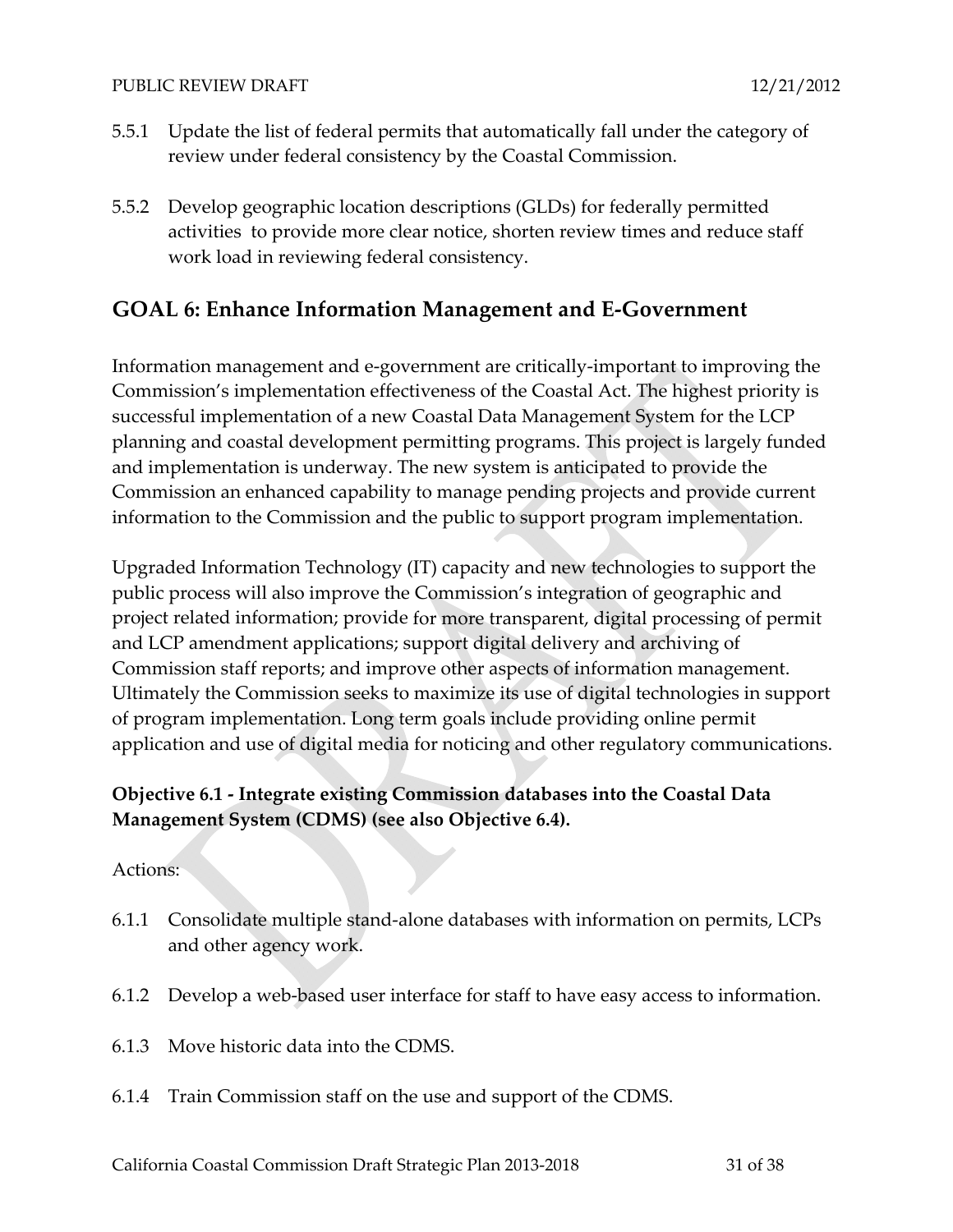- 6.1.5 Create and deploy an online web‐interface to support public access to the CDMS.
- 6.1.6 Make the Commission's permit and planning records, including final Commission actions and reports available to the public via the Internet.

### **Objective 6.2 – Improve integration of Geographic Information Systems (GIS) and other Mapping Resources into Planning, Permit Analysis and Enforcement**

#### Actions:

- 6.2.1 Integrate the Commission's GIS with the CDMS.
- 6.2.2 Develop datasets, tools and access for Commission staff and local governments to cadastral (parcel) detail digital boundaries for the Coastal Commission's jurisdiction, including original permit, geographic appeal areas, categorical exclusion area and coastal zone boundary. Make the digital boundary maps and data available to the public.
- 6.2.3 Enhance tools, maps and imagery for staff reports and staff presentations.
- 6.2.4 Enhance staff use of digital tools and imagery in conducting spatial analysis of locations of proposed projects, permits, LCPs and enforcement cases.
- 6.2.5 Acquire aerial photo data of inland coastal areas within the coastal zone to assist with detection and monitoring of Coastal Act violations.
- 6.2.6 Train staff in GIS use and incorporate into investigation process. Acquire capability to use GPS systems in the field that can link to planning, permit, and enforcement information systems.

### **Objective 6.3 – Strengthen Information Technology (IT) Services Support and Availability of Those Support Services in the District Offices**

#### Actions:

6.3.1 Conduct on‐going training for all staff for use and support of new technologies and data systems deployed by the Commission.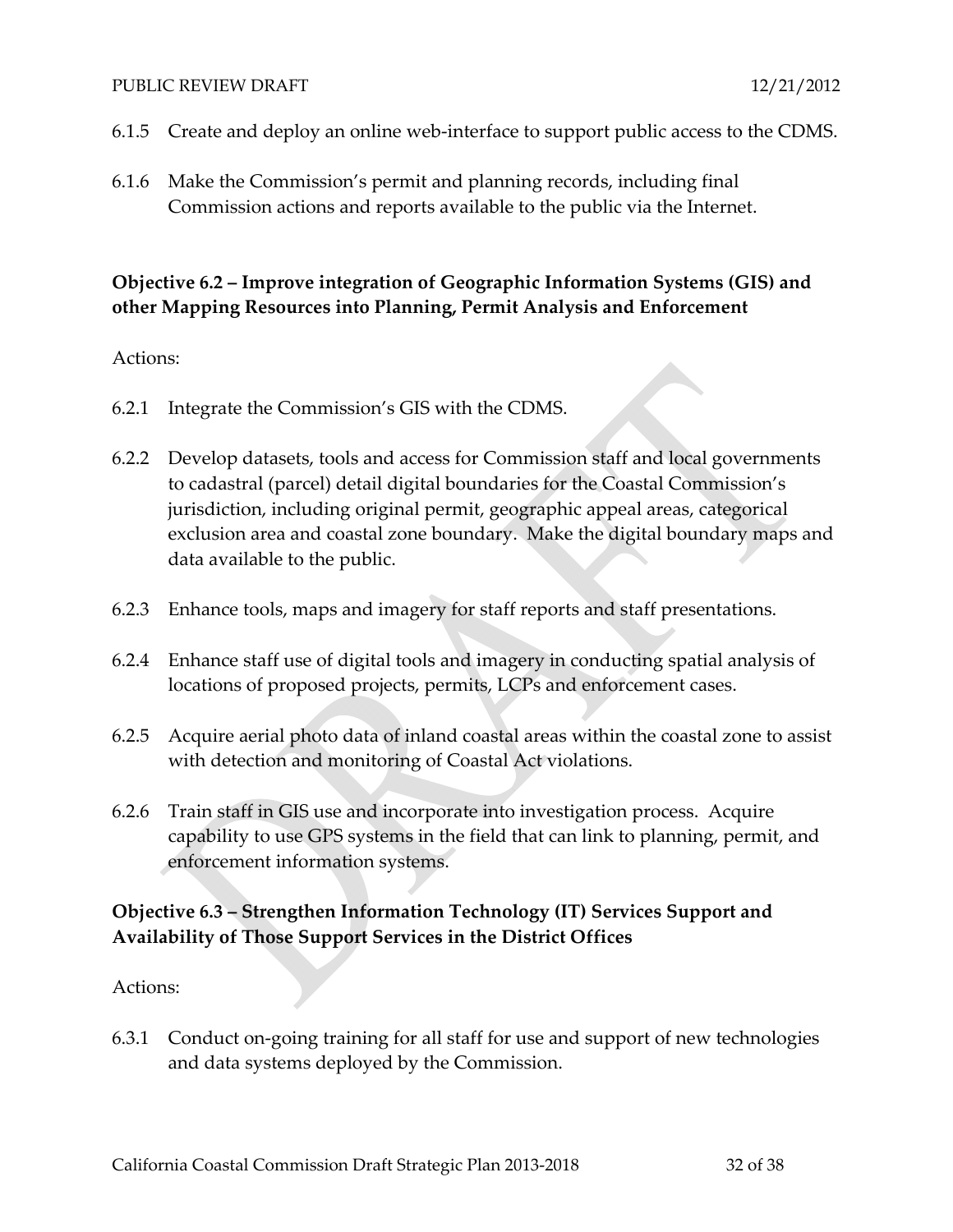6.3.2 Establish regional meetings with IT staff at each District office to go over technical issues and improvements.

#### **Objective 6.4 – Develop and Implement E‐Government Systems**

Actions:

- 6.4.1 Update Commission's Internet site using current state standards.
- 6.4.2 Evaluate, test and implement systems to support online filing of applications, noticing and related regulatory actions.
- 6.4.3 Complete the Commission's digital document library for all Commission actions from 1973 to the present, including converting paper records to a searchable digital format, linking to the Commission's final adopted reports, and linking all records to the CDMS. Make CDMS data available online as appropriate and as feasible.
- 6.4.4 Convert the Commission's monthly meeting agenda and staff reports to an e‐ packet format.
- 6.4.5 Standardize staff report templates.
- 6.4.6 Develop an online violation reporting system or other electronic means for the public to report potential violations.

### **Objective 6.5 – Improve Business Services by Upgrading Accounting, Business Services, and Human Resources (HR) Data Management**

- 6.5.1 Assess Accounting and Business Service needs for managing data. Use this information to identify, procure and deploy an appropriate software and/or database package to support integration of the business services and accounting systems.
- 6.5.2 Institute a staff‐accessible online staff time tracking and reporting system.
- 6.5.3 Produce and maintain an up‐to‐date online staff directory for all Commission offices for easier access to staff contact information.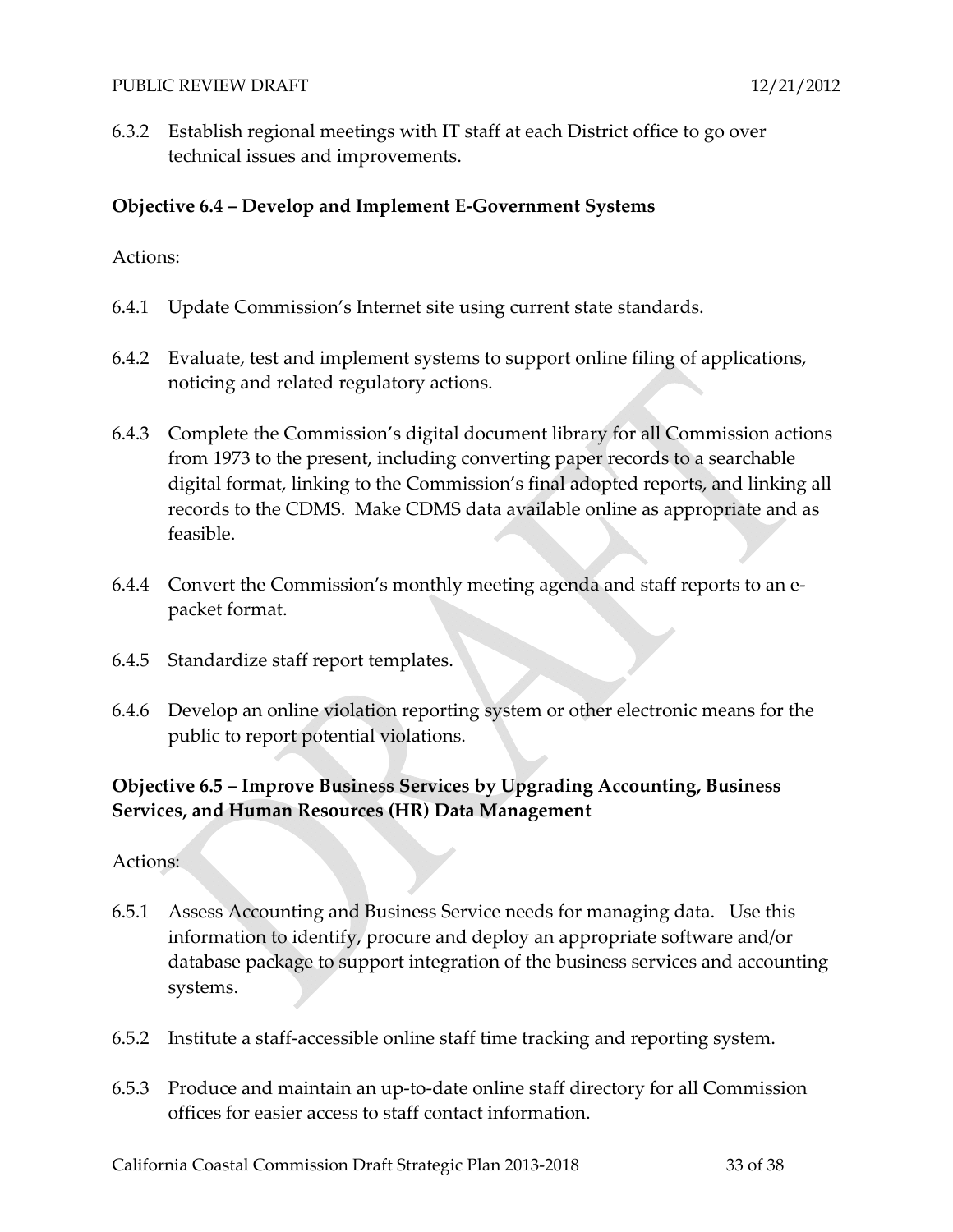### **GOAL 7: Build Agency Capacity**

Goal 7 outlines eight objectives to build the Commission's organizational capacity for the future. For example, the Commission has long lacked a formal public information program capacity to support communication with the public about the Commission's program. In the digital media age of today, the Commission must take advantage of these new opportunities to communicate information about the Commission's program, including its accomplishments and challenges, to the public. Similarly, Objective 7.3 identifies priorities for the Commission's Public Education Program that will engage new audiences and build program capacity in support of efforts to foster coastal awareness and stewardship.

Building the agency's capacity also involves boosting program funding and support, staffing and training, and addressing key personnel issues like succession planning, staff retention and recruitment. Finally, this goal includes actions to improve internal communications, collaboration and coordination within the agency.

### **Objective 7.1 – Improve Public Relations by Establishing a Public Information Program**

Actions:

- 7.1.1 Pursue the establishment of a Public Information Officer/Social Media position.
- 7.1.2 Establish a Social Media Task Force to develop a strategy for using social media to implement agency programs and educate the public about the Commission, the coastal program and agency activities and accomplishments.
- 7.1.3 Work proactively with the media to provide information about Commission programs and decisions. Develop a press protocol, outreach strategy and model press releases to assist in providing information about planning, permitting, enforcement and other Commission actions.

### **Objective 7.2 ‐ Revitalize the Coastal Program through Evaluation, Promotion, and Public Participation**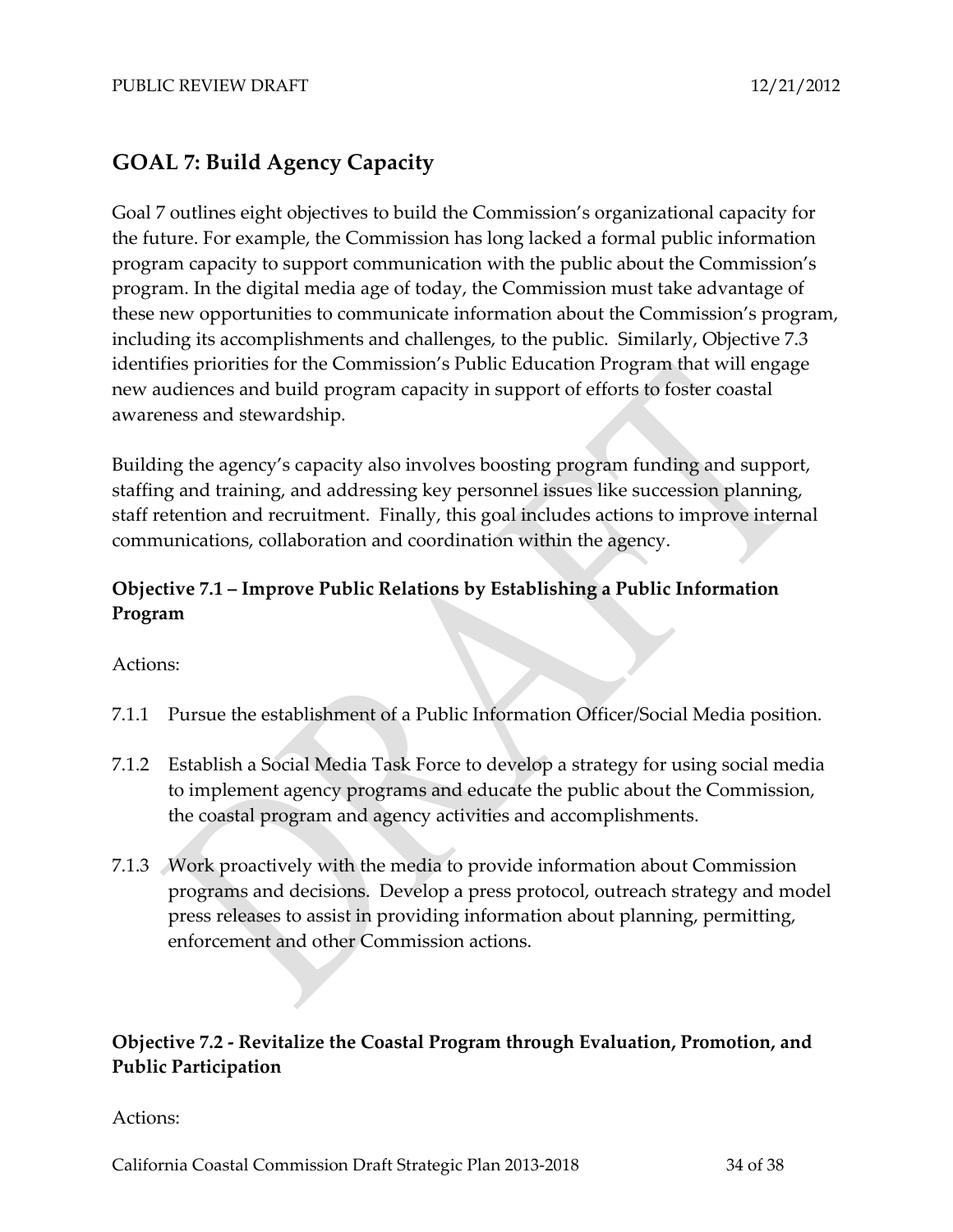- 7.2.1 Prepare Coastal Act 40<sup>th</sup> Anniversary Program Report to celebrate and highlight Coastal Commission accomplishments since the passage of Proposition 20 in 1972.
- 7.2.2 Evaluate the feasibility of preparing a bi‐annual program assessment report. If feasible, develop an implementation strategy that includes funding and a work plan for completing the work.
- 7.2.3 Identify strategies for improving and/or integrating existing federal reporting requirements with desired program evaluation goals to provide for more effective and efficient program evaluation.
- 7.2.4 Develop a public outreach, communication, and education strategy regarding Commission policy issues and regulatory activities that considers the following: a) a regular newsletter/highlights publication, b) Commission briefings or workshops, and c) reporting significant Commission accomplishments and decisions.
- 7.2.5 Raise awareness about the Coastal Act and Commission accomplishments through Commission‐led programs that engage the public in coastal stewardship activities (i.e. Coastal Clean‐up Day, Adopt‐A‐Beach).

### **Objective 7.3 – Improve and Expand the Commission's Public Education Programs through Increased Public Participation and Improved Educational Materials**

- 7.3.1 Increase public participation in programs such as Adopt‐A‐Beach and Coastal Cleanup Day through on‐line registration; expand programs into new geographic areas throughout California watersheds.
- 7.3.2 Expand the "bring your own" campaign, which encourages participants to bring reusable supplies to beach cleanups, and create new initiatives to reduce the environmental footprint of Coastal Commission‐led events and activities.
- 7.3.3 Update and increase educational resources offered to teachers, non‐formal educators, and the public.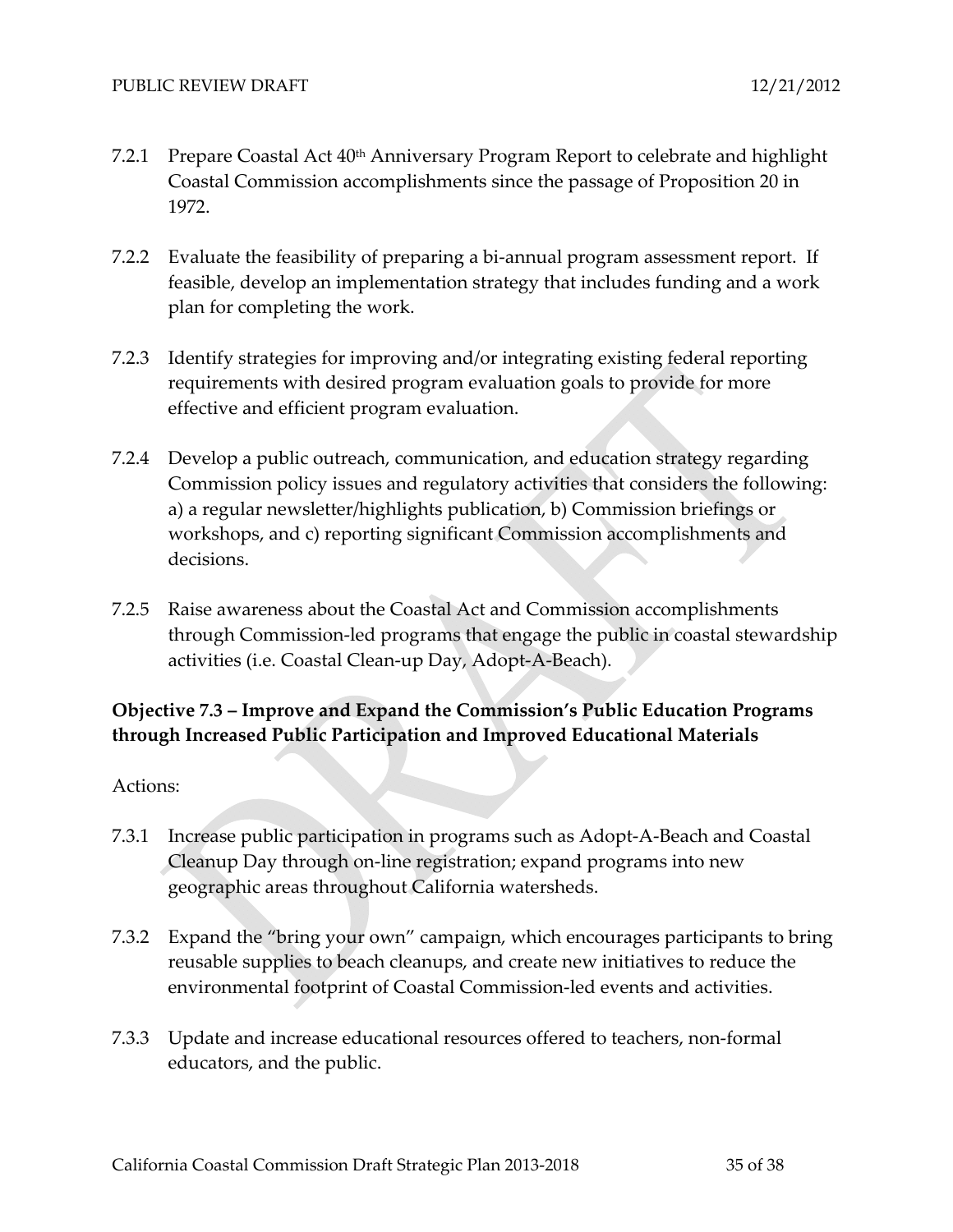### **Objective 7.4 – Increase Program Funding and Support through Program Evaluation and Information Sharing**

#### Actions:

- 7.4.1 Evaluate funding opportunities and constraints within current funding streams (i.e. General Fund, Special Funds, federal fund, fees) and authorities; evaluate potential additional non‐general fund revenue sources; examine budget allocations within existing funding streams and opportunities for streamlining.
- 7.4.2 Prepare a Budget Change Proposal (BCP) to request enhanced support for LCP planning. Work with partners, including local governments, on a joint budget enhancement strategy to secure additional funds.
- 7.4.3 Seek to increase staffing in core program responsibilities, including LCP planning, coastal permitting and enforcement.
- 7.4.4 Update the public information "fact sheets" used to inform the Legislature, Governor and their staff during the annual budget process.
- 7.4.5 Research and pursue opportunities for technical assistance from federal or other agency partners that could assist the Commission in achieving its goals (i.e. technical assistance available from NOAA).
- 7.4.6 Promote Whale Tail License Plate revenue and cultivate other funding sources to increase the Public Education Program's capacity**.**

#### **Objective 7.5 – Develop a Succession Plan to Prepare for Pending Retirements**

#### Actions:

- 7.5.1 Evaluate retirement projections and program implications for the next three to five years.
- 7.5.2 Identify and implement succession planning strategies/mechanisms.

#### **Objective 7.6 – Develop a Staff Recruitment Strategy**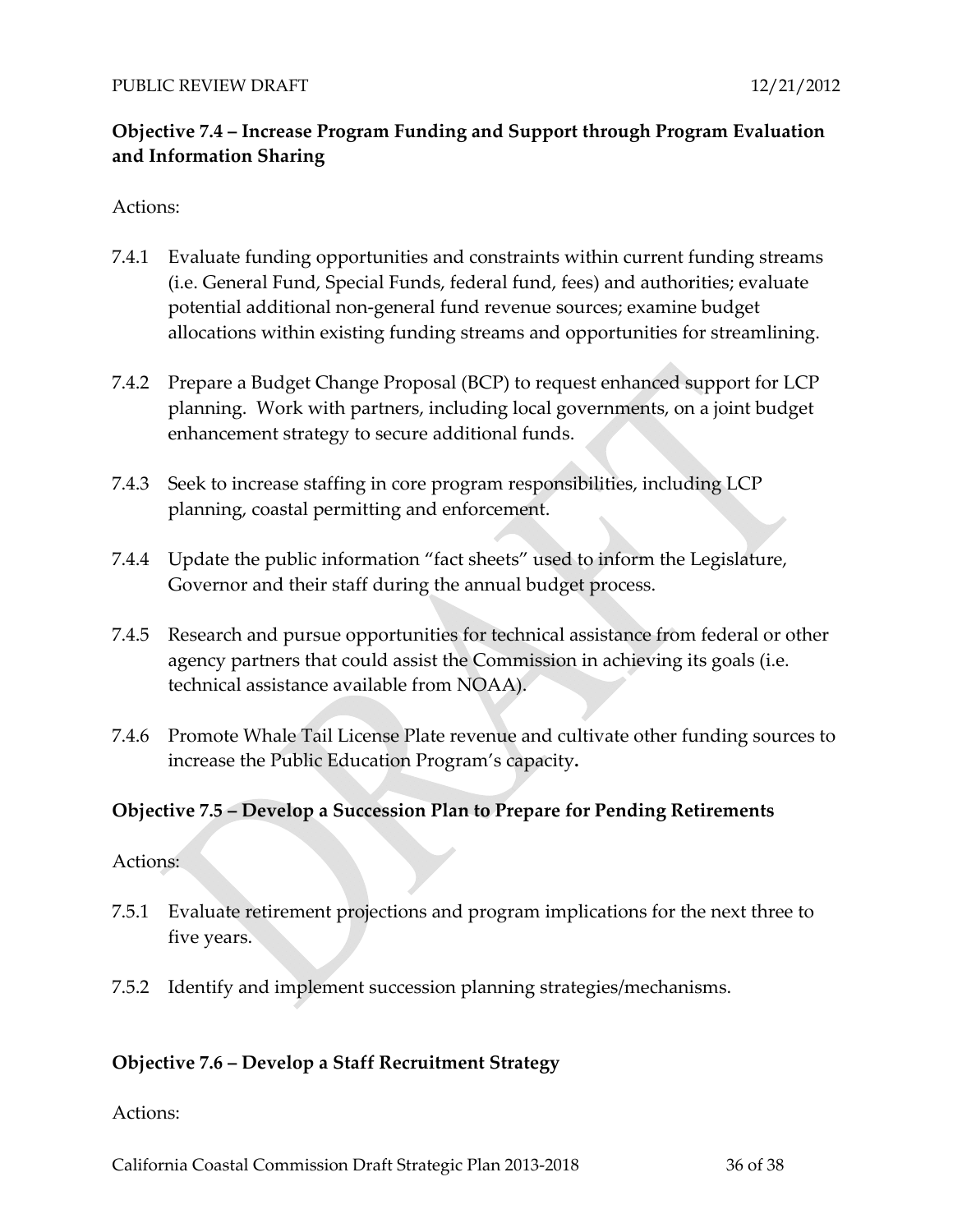- 7.6.1 Identify program areas where staffing needs are most critical; develop strategies to acquire necessary staff in core program areas.
- 7.6.2 Identify opportunities and strategies for enhanced outreach to recruit a diverse and highly qualified applicant pool for needed positions.
- 7.6.3 Expand the Commission's Internship Program.
- 7.6.4 Continue to take full advantage of fellowship opportunities offered by the NOAA Coastal Management Fellowship Program, California Sea Grant and others.

### **Objective 7.7 – Increase Staff Satisfaction and Retention through Mentoring, Training and Professional Development Opportunities**

- 7.7.1 Define, develop and implement a mentoring program.
- 7.7.2 Support new opportunities for staff professional development and training.
- 7.7.3 Update and disseminate staff training materials.
- 7.7.4 Conduct annual/bi-annual staff training, including technical services training (ecology, geology, coastal processes, and climate change).
- 7.7.5 Conduct specialized training for enforcement staff regarding inspections and information gathering, in addition to permit and enforcement issues.
- 7.7.6 Seek out specialized land use, real estate and other legal training for attorneys and paralegals.
- 7.7.7 Seek approval from California Human Resources (CalHR) to establish a new Senior Coastal Program Analyst (CPA) position (non‐supervisory) to increase professional growth and development opportunities within the CPA job classification series.
- 7.7.8 Pursue structural salary increases for CPA and other job classifications.